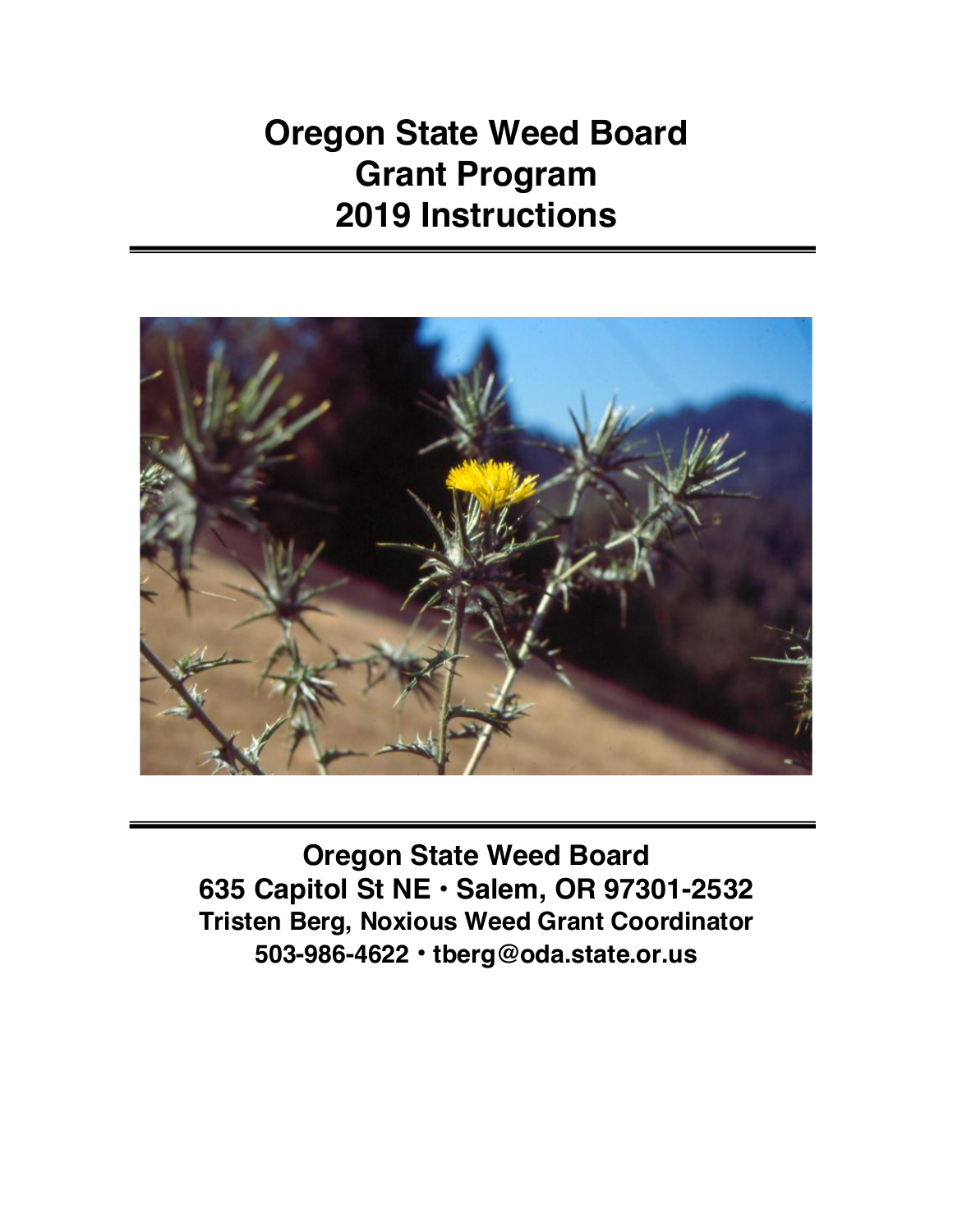### **Table of Contents**

| <b>DATES TO REMEMBER DESCRIPTION OF A SERVICE OF A SERVICE OF A SERVICE OF A SERVICE OF A SERVICE OF A SERVICE OF A SERVICE OF A SERVICE OF A SERVICE OF A SERVICE OF A SERVICE OF A SERVICE OF A SERVICE OF A SERVICE OF A SERV</b> | 3         |
|--------------------------------------------------------------------------------------------------------------------------------------------------------------------------------------------------------------------------------------|-----------|
| <b>INTRODUCTION</b>                                                                                                                                                                                                                  | 4         |
| PROJECT REQUIREMENTS <b>Example 20</b> in the contract of the contract of the contract of the contract of the contract of the contract of the contract of the contract of the contract of the contract of the contract of the contr  | 4         |
| PROJECT CRITERIA                                                                                                                                                                                                                     | 5         |
| <u>OSWB GRANT PROGRAM POLICIES Expression of the set of the set of the set of the set of the set of the set of the set of the set of the set of the set of the set of the set of the set of the set of the set of the set of the</u> | 5         |
| <u>ODA NOXIOUS WEED STAFF AND A CONSERVERS ON A CONSERVERS ON A CONSERVERS OF A CONSERVERS OF A CONSERVERS OF A CONSERVERS OF A CONSERVERS OF A CONSERVERS OF A CONSERVERS OF A CONSERVERS OF A CONSERVERS OF A CONSERVERS OF A </u> | 7         |
| APPLICATION INSTRUCTIONS APPLICATIONS                                                                                                                                                                                                | 8         |
| <u>OWEB INSURANCE REQUIREMENTS Expansion of the state of the state of the state of the state of the state of the state of the state of the state of the state of the state of the state of the state of the state of the state o</u> | 12        |
| <b>RACIAL AND ETHNIC IMPACT STATEMENT WAS SERVED FOR A STATEMENT</b>                                                                                                                                                                 | <b>14</b> |
| <b>PROJECT PARTNER FORM EXECUTIVE SERVICE SERVICE SERVICE SERVICE SERVICE SERVICE SERVICE SERVICE SERVICE SERVICE</b>                                                                                                                | 14        |
| <u>NOTICE OF GRANT AWARD CONDITIONS</u>                                                                                                                                                                                              | <b>15</b> |
| PROJECT BUDGET AND A RESERVE TO A REPORT OF THE RESERVE TO A REPORT OF THE RESERVE TO A REPORT OF THE RESERVE T                                                                                                                      | <u>16</u> |
| <b>MANDATORY ATTACHMENTS</b>                                                                                                                                                                                                         | 16        |
| <u>APPENDIX A - ALLOWABLE EXPENSES BREAKDOWN</u>                                                                                                                                                                                     | 17        |
| APPENDIX B - NOXIOUS WEED CONTROL POLICY AND CLASSIFICATION SYSTEM                                                                                                                                                                   | 18        |
| <b>APPENDIX C - ACREAGE CALCULATION EXAMPLE</b>                                                                                                                                                                                      | 26        |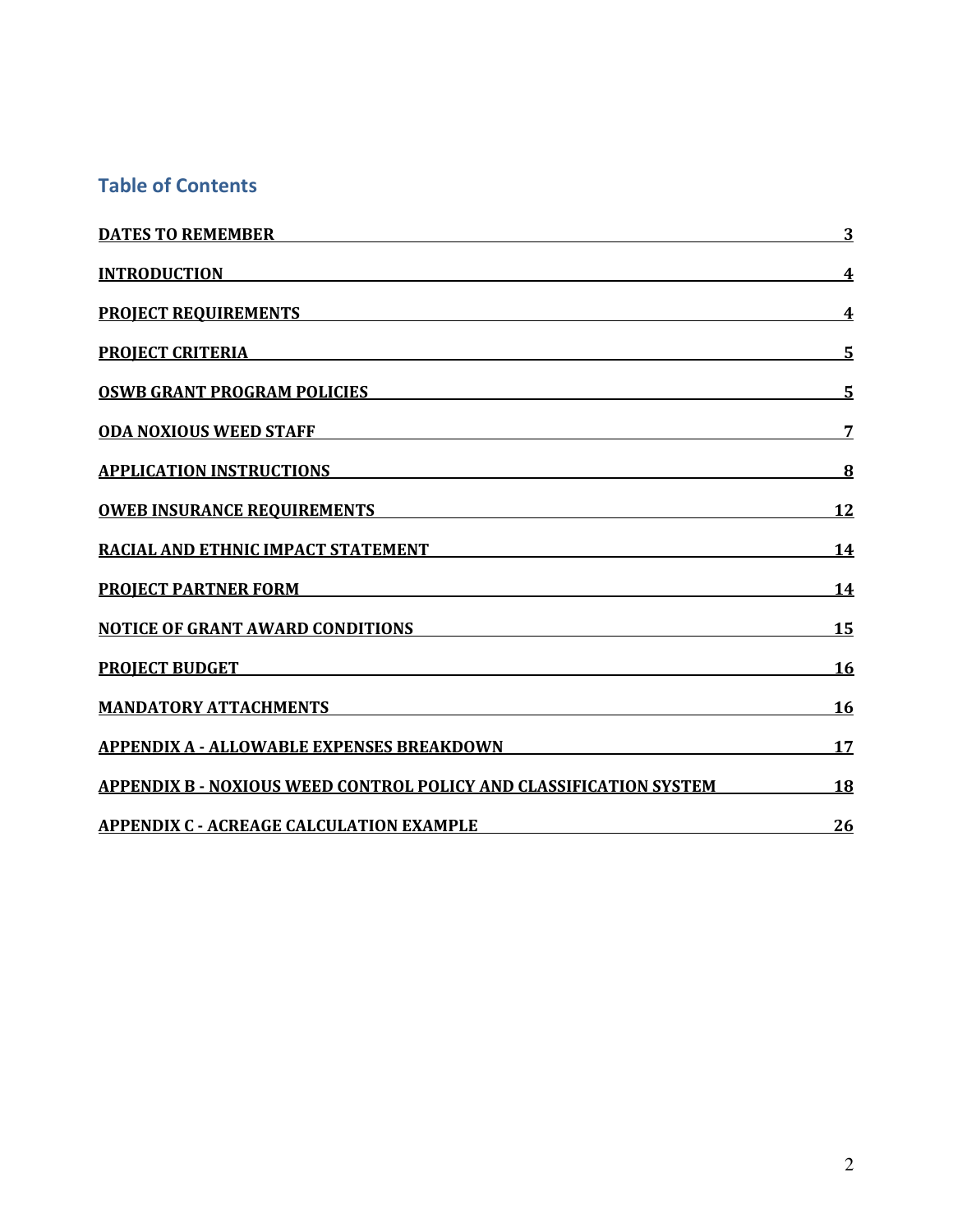# **Oregon State Weed Board Noxious Weed Control Grant Program 2017-2019 Biennium – 32-9 Cycle**

# **Dates to Remember**

| (Applications must be submitted on or before the above date for acceptance) |  |
|-----------------------------------------------------------------------------|--|
|                                                                             |  |

If your application is approved:

Grant Eligibility - **A grant applicant must be an eligible legal entity -** Local or tribal government, Non-profit organization, Institution for Higher Education, or individual (individual is not eligible for indirect or administrative costs). **Eligible Legal Entities must have a FEIN number.** A state or federal agency may apply for funding only as a co-applicant with an eligible entity.

### **Application Submission Requirements**

**All documents must be uploaded to the FTP server and postmarked by December 14, 2018.**

- **1. Submit an electronic version of application in workable format (Microsoft Word preferred) with all mandatory attachments through the FTP server upload:** http://files.oda.state.or.us/?login=oswb
- **2. Submit by mail one SIGNED - single sided original version of your completed application. Mail to:**

**Tristen Berg Noxious Weed Grant Program Oregon Dept. of Agriculture 635 Capitol St NE Salem, OR 97301**

**3. Mandatory attachments: must be included or your application will automatically be rejected. These items include: Project Budget, Project Partner form, Racial and Ethnic Statement, photos of project area, maps of project area, and landowner lists for cost reimbursement projects.**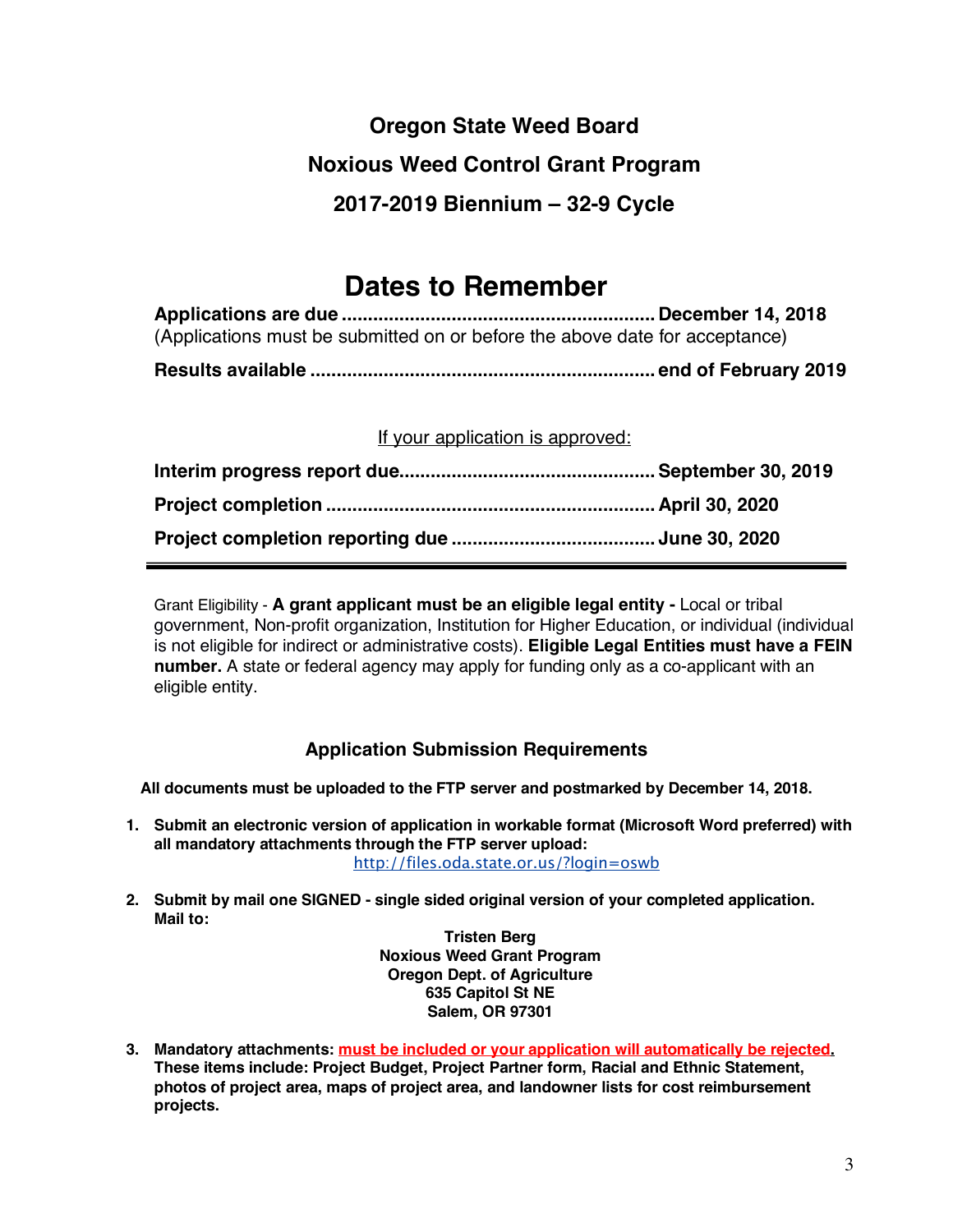In the 2017-2019 biennium funds are available for the Oregon State Weed Board (OSWB) to fund noxious weed control projects through Oregon Lottery grant funds dedicated by Ballot Measure 76 (2010). The Oregon Watershed Enhancement Board (OWEB) is partnering in this effort and the two Agencies (ODA and OWEB) are working together to administer the Oregon State Weed Board Grant Program. It is a priority of the OSWB to fund projects that restore, enhance or protect fish and wildlife habitat, watershed function, and native salmonid or water quality. The implementation of a comprehensive watershed approach to integrated control of noxious weeds is the most effective strategy to minimize impacts and protect natural resources in Oregon from invasive noxious weeds. The goal of the OSWB is to fund as many high priority projects as possible with the available funding. The OSWB wants to make the process of developing a successful grant application as straight forward as possible.

- Grants will be awarded based on the availability of funds for a given grant cycle. The Board will pay only for completed work that is accepted by the Board.
- Grants will be awarded based on the OSWB's priorities.
- There will be one grant cycle per year and applications will not be held over from one grant cycle to the next.
- Information regarding the grantee and the project information will be made available to the public in OGMS.

### **Project types**

Projects are restricted to those that restore, enhance or protect fish and wildlife habitat, watershed functions, native salmonid populations or water quality. Grant applications are encouraged to be for on-the-ground weed control projects and must be for state listed noxious weeds. Applications may include research, survey, outreach or project design if required to complete the control portion of the project.

## **Project Requirements**

- **1. The project must be for the management of state listed noxious weeds.** The OSWB establishes and maintains a list of "A" and "B" designated noxious weeds (Appendix B). Proposed projects shall include only plants listed on the State Noxious Weed List. Examples of projects should include control, and may include survey, monitoring, prevention, restoration, and outreach.
- **2. The project must demonstrate sound principles of integrated weed management to both protect and enhance watershed health.** Proposed activities should be proven methods that promote, enhance or protect natural resources.
- **3. Projects will demonstrate site specific management objectives.** Projects demonstrating specific site analysis and project development are desirable. Projects supported by or identified in Weed Management Plans, Site Assessments, Action Plans, Watershed Plans and Federal Management Plans are desired.
- **4. Projects should include on-the-ground control elements to be considered for funding.**  Control must be completed within the timelines outlined within each grant cycle.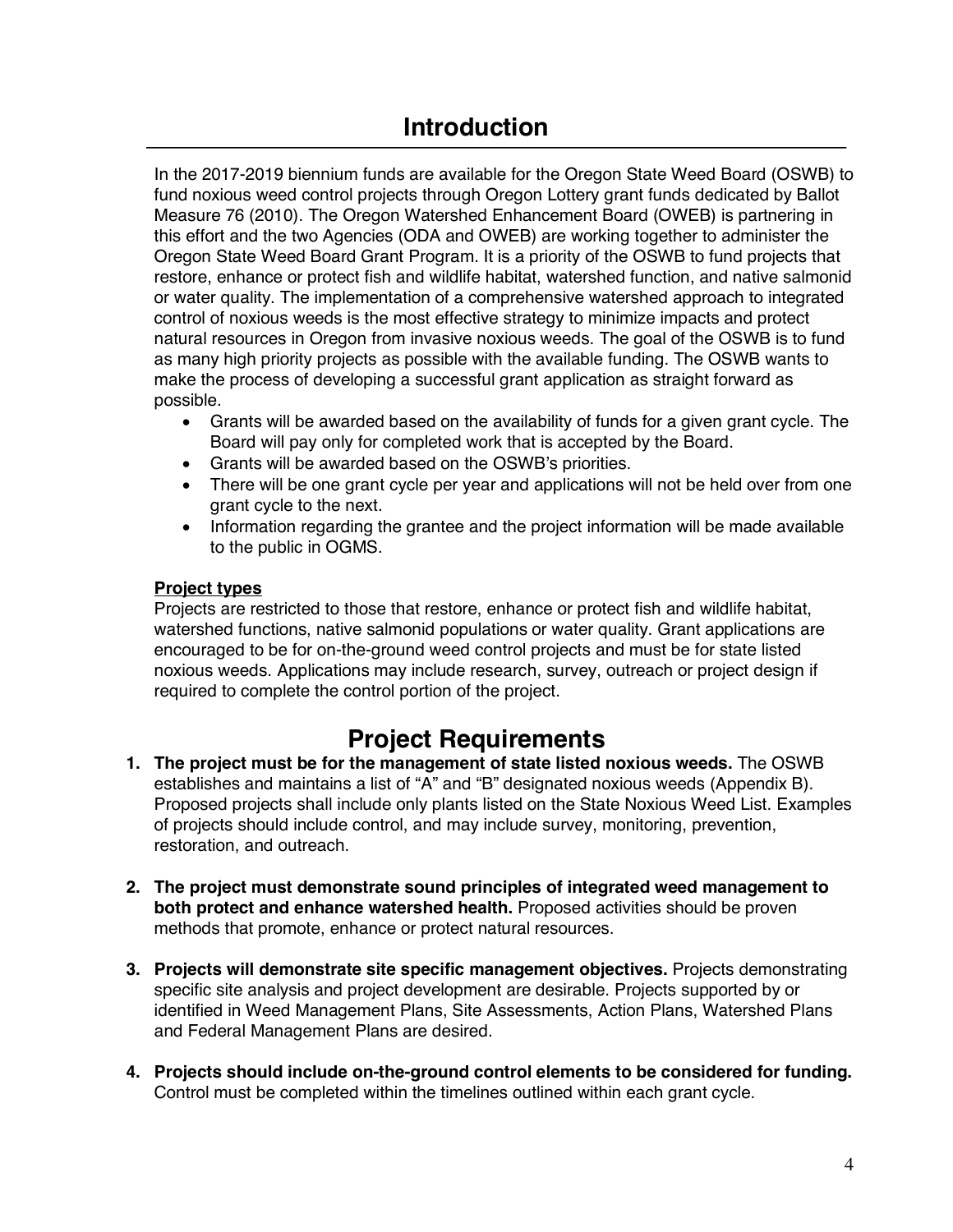# **Project Criteria**

**Noxious weed projects will be evaluated using the following criteria:**

- **1. Priority Weed-** Projects that relate to the control of weeds listed on the OSWB "A", "T", and "B" lists will be given priority. "A" and "T" listed weed projects will score higher then "B" designated weed projects, etc. *(Projects must be for state listed noxious weeds*).
- **2. Cooperation-** Projects showing direct evidence of collaboration either by actual funds or inkind funds between stakeholders and agencies may be given preferences over single-party projects. **A 25% match is required in order for projects to be eligible for funding. Other OWEB funding is not eligible for match toward OSWB grants.**
- **3. Restoration-** Projects that include **not only control elements** but also elements of restoration will be given priority. An example would be to incorporate seeding and establishment of desirable vegetation on the control site.
- **4. Planning-** Projects that are part a of weed assessment, comprehensive integrated action or monitoring plans are desirable. These plans can be for specific project or associated with existing Weed Management Areas, Weed Management Plans, Environmental Assessments, Watershed Restoration Plans, etc. Reference all plans and provide copies.

## **OSWB Grant Program Policies**

- 1. OSWB will not fund Grant administration **indirect costs,** that exceed **10% of Modified Total Direct Costs** project costs for the grant.
- 2. OSWB will only consider grant applications that identify specific project activities.
- 3. OSWB grant applications will be considered complete as submitted. **Clarification of information may be sought from the applicant during the evaluation process but additional or new information will not be accepted after the application deadline. Which means include all mandatory materials; photos, maps, match requirement forms and landowner lists.**
- 4. OSWB will only enter into new grant agreements with prior grantees if all terms of earlier grant agreements have been fulfilled. This includes all terms of OWEB agreements as well.
- 5. OSWB will consider grant applications that fund private consultant personnel services only when such services are included as a component of a project proposed.
- 6. OSWB may support multi-year grants for noxious weed control projects if projects are broken into identifiable phases that fit the given grant cycles and are submitted with the appropriate cycle. Projects will be reviewed on an interim basis to ensure that identifiable results are being accomplished as part of the overall project objectives. Continued project funding will be subject to availability of funds. OSWB will also consider previous project performance and priorities within each grant cycle.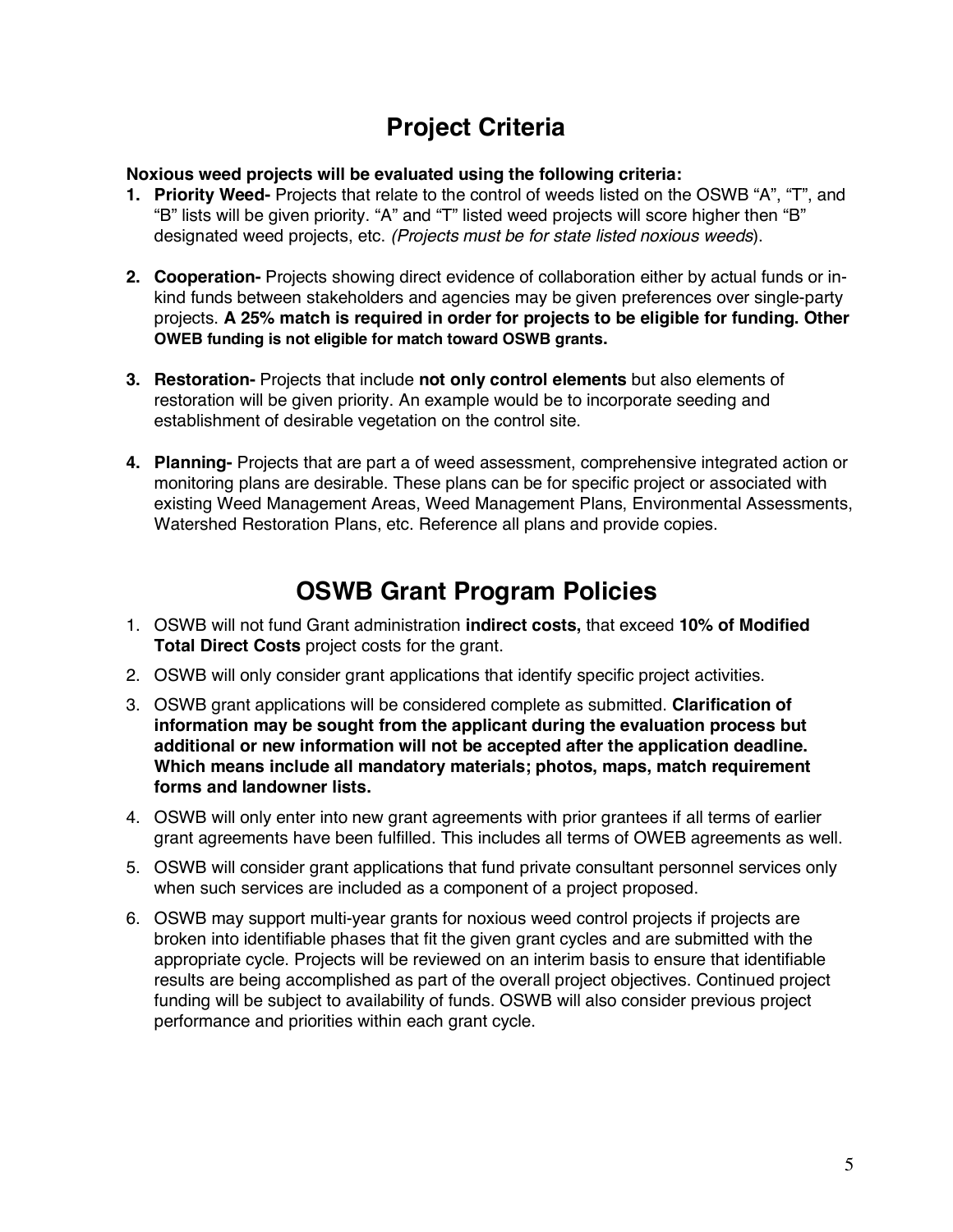7. Awarded grants will be subject to monitoring by ODA Noxious Weed Control Program as follows:

**Level one: All grants are required** to include all verification of reports, documents, receipts and invoices submitted for activities relating to the project. This monitoring will be throughout the duration of the contract.

**Level two: Selected grants** will include on the ground site monitoring done by ODA staff. Grantee agrees to contact assigned ODA staff and Grant Coordinator at start of on the ground activities, this can be done via email, phone, or written notification. This monitoring will be throughout the duration of the contract.

**Level three:** monitoring to include all follow up activities that may be completed after the duration of the contract.

- 8. Once a grant agreement has been signed between grantee, ODA and OWEB any changes to the original submitted proposal must be approved by ODA & OWEB, and amendments to the agreement shall be required.
- 9. Awarded projects are subject to additional paperwork at time of agreement.
- 10. Applicant understands that information submitted with this proposal will be available on OGMS.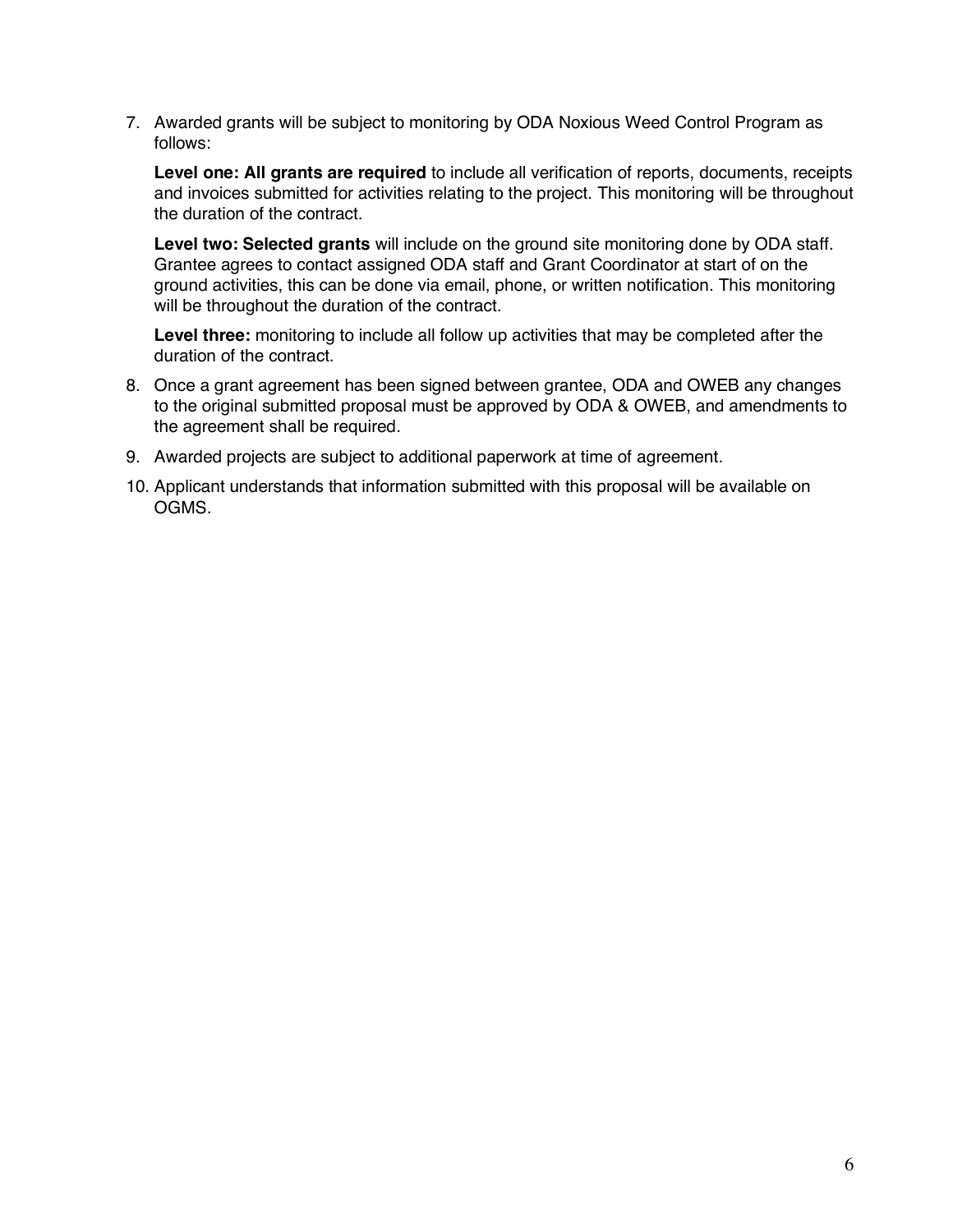## **ODA Noxious Weed Staff**

Regional ODA staff members are available to assist you in developing your proposal, feel free to contact anyone listed below.

#### **Main Office:**

Oregon Department of Agriculture Noxious Weed Control Program 635 Capitol St NE Salem, OR 97301-2532 Phone: 503-986-4621

Tristen Berg, OSWB Grant Program Coordinator • 503-986-4622

Tim Butler, Program Manager • 503-986-4621

Tom Forney, Projects Coordinator • 503-986-4623

Joel Price, Biological Control Entomologist • 503-986-4624

Beth Myers-Shenai*,* Integrated Weed Management Coordinator • 503-986-4777

#### **Field Staff:**

| <b>SE Oregon</b>                       | <b>SW Oregon</b>                       |
|----------------------------------------|----------------------------------------|
| Bonnie Rasmussen · 541-493-2342        | Carri Pirosko · 541-291-2680           |
| Integrated Weed Management Coordinator | Integrated Weed Management Coordinator |
| <b>All Central Oregon</b>              | NE Oregon                              |
| Mike Crumrine • 541-604-6580           | Mark Porter - 541-215-3912             |
| Integrated Weed Management Coordinator | Integrated Weed Management Coordinator |
| <b>NW Oregon</b>                       | <b>NW Oregon</b>                       |
| Beth Myers-Shenai • 503-986-4777       | Glenn Miller • 541-954-8293            |
| Integrated Weed Management Coordinator | Integrated Weed Management Coordinator |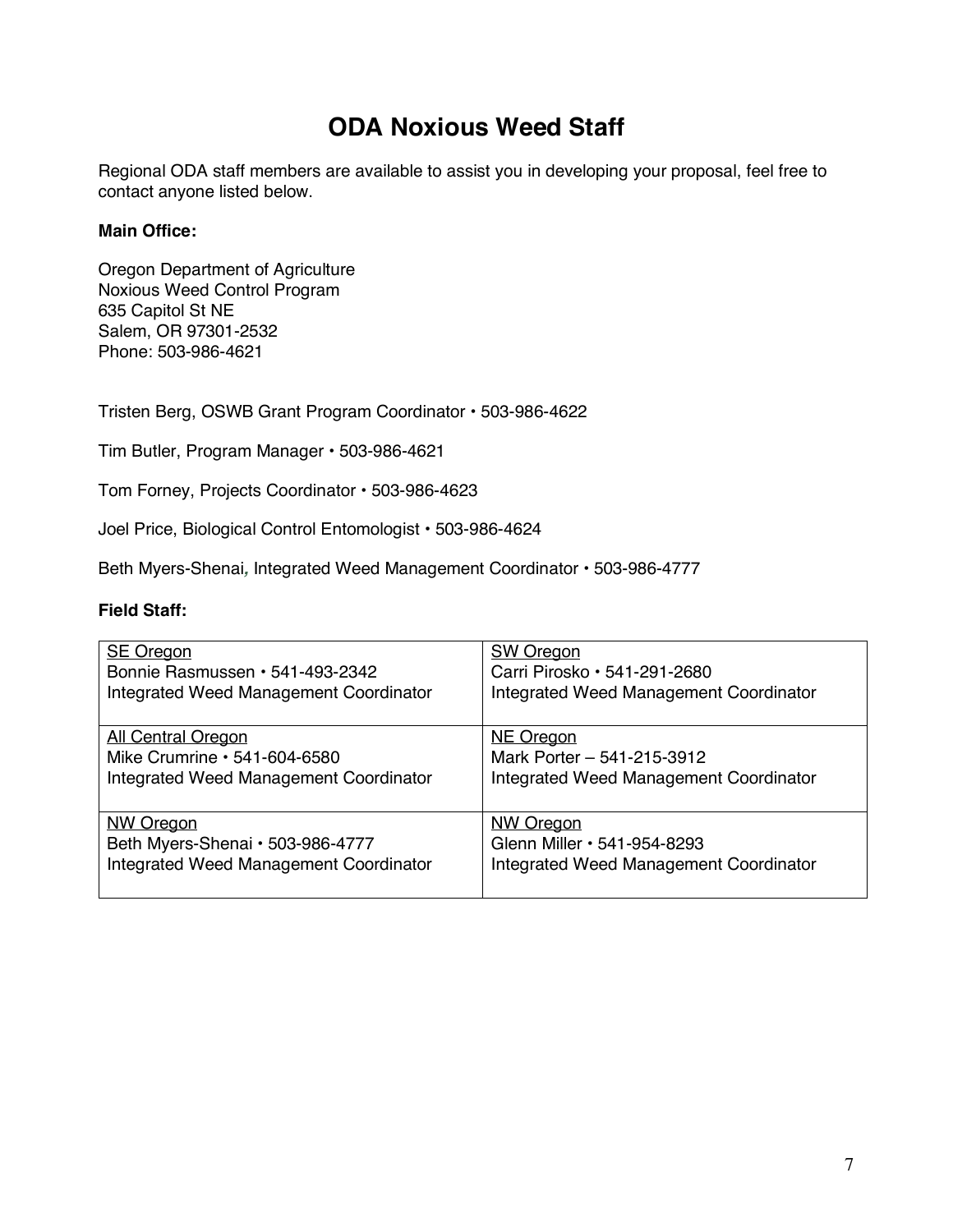## **Application Instructions**

Provide the Oregon State Weed Board with an electronic version submitted through FTP server upload: http://files.oda.state.or.us/?login=oswb. Submit by mail one SIGNED single-sided original of your completed application. All documents must be submitted and mailed by the application cut-off date listed on page 3. Applicants will receive an email upon acceptance of the application once that email is sent. The proposal is then considered complete as submitted (except when additional information is requested by ODA staff or OSWB Board member).

### **Application information**

**Project Title:** Provide a name using 6 words or less that can be used for the project on all related correspondence and/or agreements.

**County:** Provide the county or counties the project is located in.

**Type of Organization:** Please indicate the type of organization represented in the applicant line.

**OSWB Dollars Requested/Total Cost of Project:** Fill in the dollar figures as appropriate. Total cost of project includes all cash/in-kind match contributions plus the amount being requested from OSWB.

**Name of Applicant or Organization:** The name of the person or organization applying for funding. This should be the individual who receives all correspondence about the project. See page 3 for information on eligible applicants.

**Project Manager for Applicant or Organization:** The name and contact information for the applicant or organization- who is responsible to carry out the implementation of the project and is responsible for the documentation for the project.

**Payee for Organization:** The name of the person and/or organization that will be responsible for tracking and accounting for project funds, and compliance with the grant agreement conditions.

### **Project Information**

1. **Weed Species:** Within the table, list all weeds pertaining to this project use common name, plus genus and species**.** List the primary habitat (upland, riparian, wetland, instream, or estuary) for each weed, the method for treatment, net/gross acres per weed species, and for chemical control list which herbicides will be used, additionally list the timing for treatment activity. Remember to list only state listed noxious weeds. (Appendix B). Include estimated total number of acres (net/gross) for the project, to prevent double counting your acreage use (Appendix C) to help calculate the total treated acres.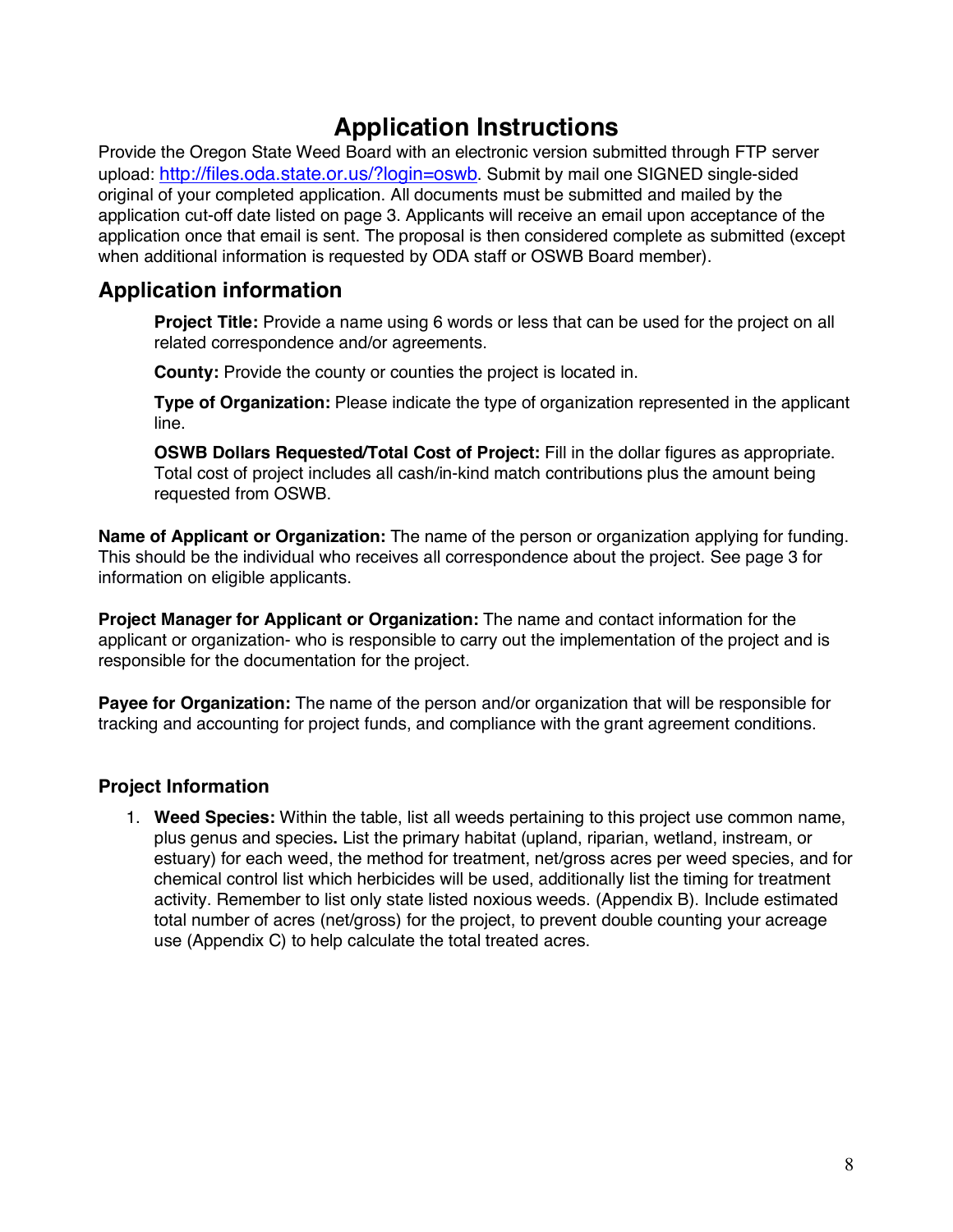### **Defining habitat type:**

**Riparian:** activities within the "riparian buffer". Projects above the ordinary high-water mark of the stream, and within the floodplain of the stream, designed to improve habitat conditions.

**Upland**: projects designed to reduce erosion, improve water quality, increase stream flow, promote native vegetation growth, and other watershed benefits. Projects such as urban, rangeland and forest outside of riparian buffers should fit within this designation.

**Instream:** in-channel activities designed to improve aquatic habitat conditions

**Wetland**: a land area saturated with water either permanently or seasonally. Activities that are designed to restore, protect, or improve wetland habitat conditions fit this designation.

**Estuary:** is a partly enclosed coastal body of water with one or more rivers or streams flowing into it, and with a free connection to the open sea. Activities that are designed to restore, protect, or improve estuary habitat conditions fit this designation.

- 2. **Project location:** Identify where the proposed project is located, regardless of the type of project. Provide at a minimum; county project is located in, and one latitude and longitude point of the project site(s).
- 3. **Does this project exist within a designated weed district?** Indicate if the project exists within an established weed district as authorized under ORS 569, if you do not know the answer to this question contact any member of the ODA Noxious Weed staff listed on page 7.
- 4. **Is this part of an established Cooperative Weed Management Area (CWMA)?** Indicate if the project exists within a CWMA and provide the name of the CWMA, if you do not know the answer to this question contact any member of the ODA Noxious Weed staff listed on page 7.
- 5. **Identify your integrated pest management methods:** All activities must be directly related to the proposed project. Use these activities to help guide you in identifying your activities in the weed activities table as well.
	- Check which type of control activities that you are proposing and check all that apply.
	- Check any additional activities outside of control activities.
- 6. **Have you consulted with an ODA staff about this proposal?** It is recommended that you consult with ODA staff in your region to discuss your prospective grant project before you start writing your proposal. **Please list the name of the ODA staff member(s) that you spoke with. It is recommended the grant application and budget be reviewed by ODA staff in your region and Grant Coordinator.**
- 7. **Is this a landowner reimbursement project?** Projects that partially reimburse landowners for the cost of implementing weed control. A landowner list including name of landowner, acreage by weed species must accompany the proposal.
- 8. **Project summary:** Provide a summary in 200 words (1000 characters) or less describing what the project accomplishes and what problems will be addressed. The information you provide will be used for project review and OWEB reporting purposes and will be displayed to the general public in OGMS.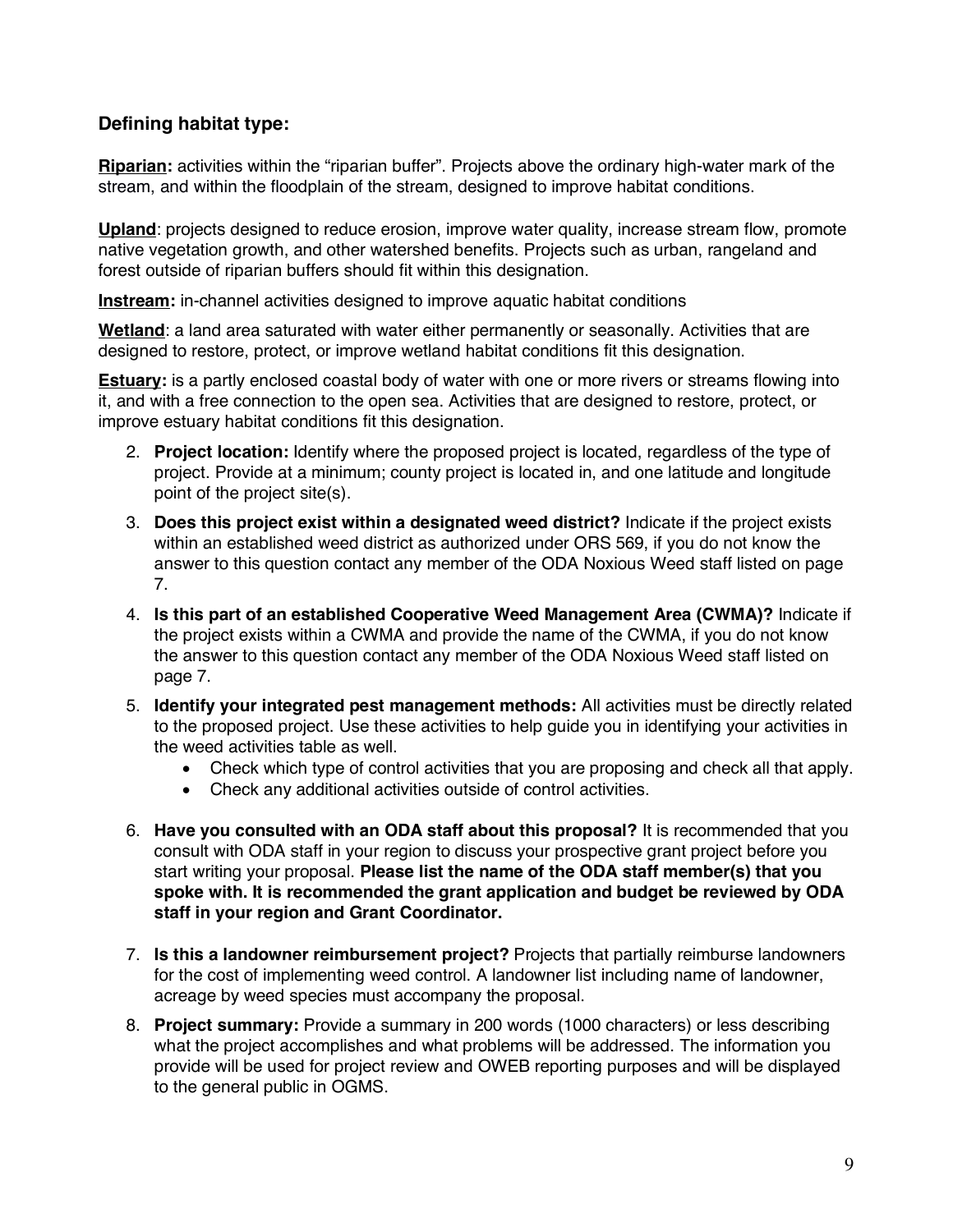9. **What are you proposing to do? Give an overview of the project (It is important to be concise and keep this to limit of 1,300 words.)** Proposal should include: is this an extension of a previously funded project if so, include details of past treatments such as successes and failures • estimated acreage for treatment • method of control • restoration component • how does this project relates to other projects within the area.

It is important be concise, but also give enough details as outlined above. During application review, review team members appreciate having historical context for proposed projects. Information on past treatments should also be shown in graphs and good photo points. **This portion is essential in the overall review process as it is shown to the Oregon State Weed Board in advance of full review of the proposal process.**

#### 10. **Using a bulleted list: Explain the project goals and objectives**

- What Is a Goal? A goal is a broad statement of what you wish to accomplish. Goals are broad, general, intangible, and abstract. A goal is really about the final impact or outcome that you wish to bring about.
- What Is an Objective? A goal is only as good as the objectives that go with it. The objective represents a step toward accomplishing a goal. In contrast to the goal, an objective is narrow, precise, tangible, concrete, and can be measured.
	- o Beverly A. Browning, in her *Grant Writing for Dummies*, suggests using the **S.M.A.R.T.** method of writing your objectives. Make them **Specific**, **Measurable**, **Attainable**, **Realistic**, and **Time-bound**.
	- o Keep the following in mind when preparing your objectives:
		- State your objectives in quantifiable terms.
		- State your objectives in terms of outcomes, not process.
		- Objectives should specify the result of an activity.
		- Objectives should identify the target audience, community being served or natural resource benefit.
		- Objectives need to be realistic and capable of being accomplished within the grant period.
- 11. **Is the project part of an existing weed management plan?** Explain whether the work or site where work is proposed is specifically identified in an existing management plan. If yes, please be sure to include plan name, author, and date.
- 12. **Are there additional partners (agencies, landowners, volunteers)? Who are the additional partners and what are their roles and responsibilities?** Almost all projects have the cooperation of landowners, professional advisors, organizations, and/or volunteers. Identify these entities, approximately how much time/materials they are contributing and what their role is in completing the project. Be sure to list the amounts of other funds and the dollar value of donated services and supplies.
- 13. **Which elements of the project will OSWB funds be used for?** Be specific on the activities and timing of the project (**include month and year**). Describe in detail which elements of your project the Oregon State Weed Board funding will be used toward.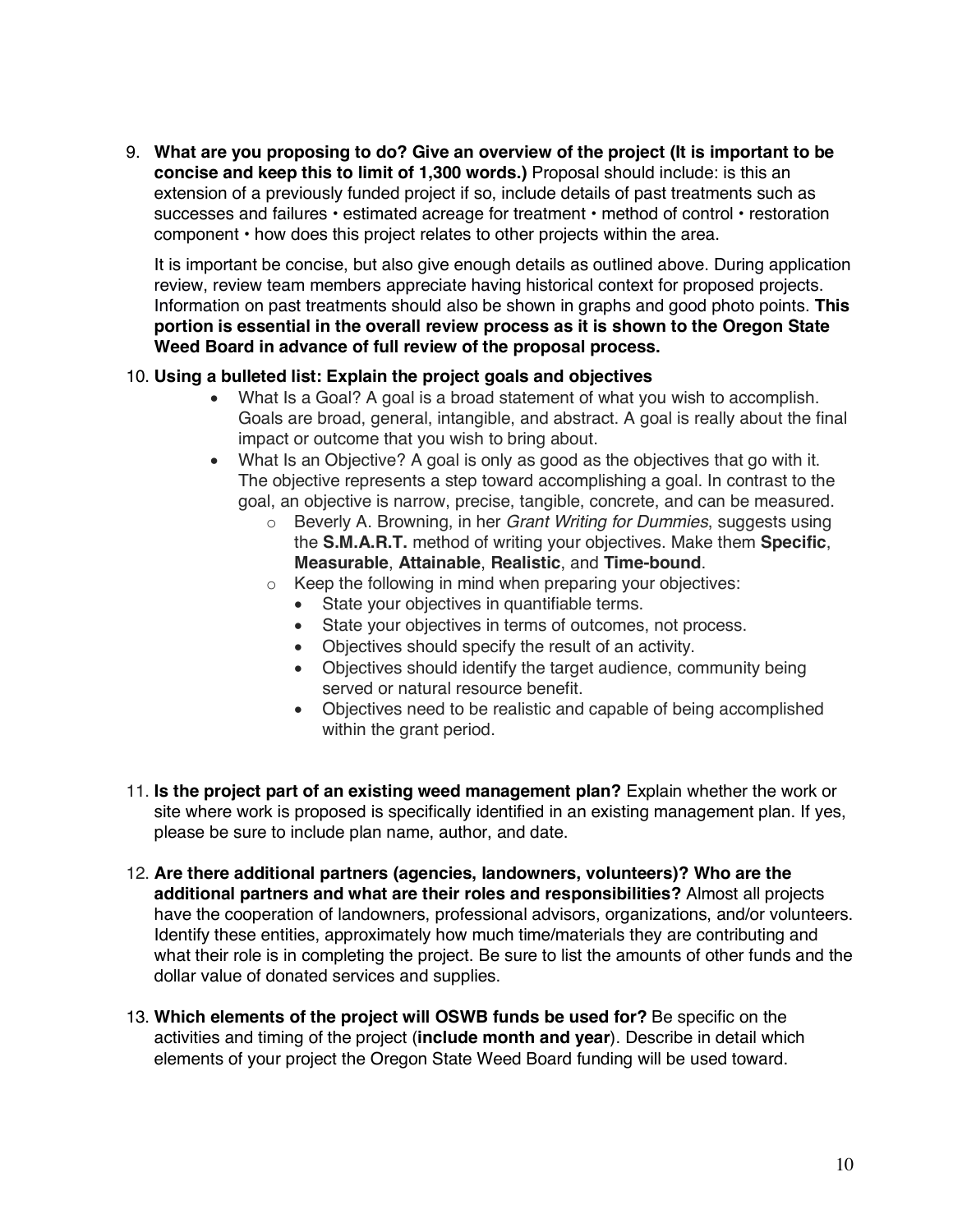- 14. **How does this project relate to other projects (BLM, USFS or local projects) completed or planned?** If the project is related to work funded in part with another grant from OWEB (i.e. restoration, land acquisition, or technical assistance), list the OWEB grant number and briefly describe the relationship to this proposal. Note how the project relates to other watershed activities to demonstrate that the project is appropriate.
- 15. **How does this project fit into the statewide and/or local weed management objectives? Identify the county weed listing priority if known.** Refer to the Oregon Noxious Weed Strategic Plan for a list of statewide priorities as well as the state weed policy and classification system for noxious weed listing priorities:

http://www.oregon.gov/ODA/shared/Documents/Publications/Weeds/NoxiousWeedPolicyClassification.pdf

- 16. **How will restoration be a part of your project?** If restoration is not a component of this project please briefly explain why. Example of restoration- re-seeding of a control site.
- 17. **Does this project protect a high priority species or habitat? Please give a brief description of the species or habitat/land use designation.** For example, protection of habitat for federally listed threatened and endangered plant species. If you do not know how to answer this question contact an ODA staff member.
- 18. **Salmon/steelhead or salmon/steelhead habitat**
	- $\Box$  This project is NOT specifically designed to benefit salmon or steelhead. • If you check this box do not answer supplemental question 18(A)
	- If your project has a direct benefit to a salmon producing stream indicate this here, check all streams that apply to your project area

**18(A) Expected Benefits: Write a brief description of the goals and purpose of the project and how it is expected to benefit salmon/steelhead habitat.** If your project has a direct benefit to a salmon producing stream indicate this here, name the stream and if its highlighted in a plan somewhere such as the Oregon Conservation Strategy.

- 19. **At the end of the project, how will it be determined whether the goals and objectives listed in question 10 have been met? What elements will be monitored/ evaluated and by whom, how often and for how long?** Having a monitoring plan in place is important to the success of all projects, provide here the plan you have for monitoring your project. How will it be determined whether the goals and objectives listed in Q10 have been met, (or: how will it be determined if the project is successful at the end of the project period
- 20. **What is the long-term plan for this project? Who will maintain the project after the grant and for how long?** Is there a plan for maintaining area/ project after grant funding has ended?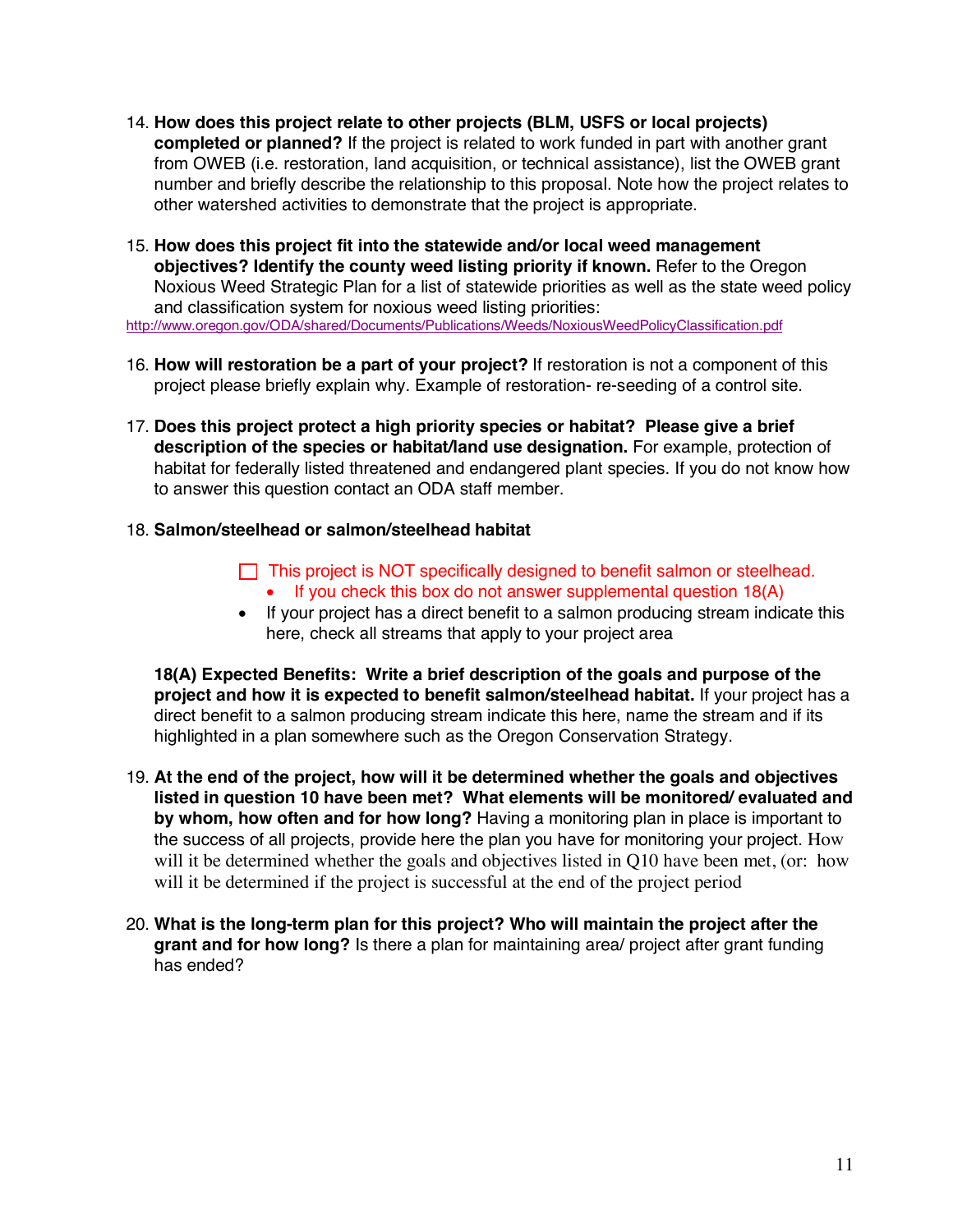### **OWEB Insurance and Policy Requirements**

- 21. **What type of work will be done on this project? If applicable, select all the activities that are part of your project (check all that apply)**
- $\Box$  Pesticide or herbicide application

 $\Box$  Aircraft Aerial application of chemicals

 $\Box$  Transporting individuals on the water

 $\Box$  Grantee's staff or volunteers will work with children related to project

**OWEB Insurance and Policy Requirements-** The OWEB insurance requirements are split into two categories, 1) general insurance requirements and 2) specialized insurance requirements. General insurance refers to coverage considered best practices for organizations conducting activities often implemented by OWEB grantees. Specialized insurance refers coverage types and amounts which fall outside the normal operations of an organization conducting activities normally funded by OWEB. The premiums for general insurance types described in Table 1 can be charged to OWEB's "Grant Administration" budget category for all grants except OWEB Operating Capacity grants, which should charge these costs to the "Other" budget category. If additional insurance coverage is required for a project see Table 2, the costs may be charged to OWEB's "Other" budget category.

General insurance requirements apply to all grantees receiving restoration, technical design, assessment or monitoring project funds from OWEB. In addition, grantees must ensure all contractors and consultants hired under these projects to complete restoration, assessment or monitoring activities will also carry the minimum insurance types and amounts described below. The minimum insurance requirements do not apply to contractors engaged in the following types of activities facilitation, data analysis, web design, etc. Contractor insurance limits do not apply to landowners when the grantee is contracting with the landowner to perform work on the landowner's property.

| Insurance Types and Coverage Amounts required for all restoration, assessment or |
|----------------------------------------------------------------------------------|
| monitoring projects receiving funds from OWEB.                                   |
|                                                                                  |

| .                                    |                                         |
|--------------------------------------|-----------------------------------------|
| <b>Insurance Type</b>                | <b>Minimum Amount</b>                   |
| General liability                    | \$1,000,000 per occurrence, \$2,000,000 |
|                                      | aggregate                               |
| Auto liability (maybe included as an | \$1,000,000 combined single limit       |
| endorsement on a commercial general  |                                         |
| liability policy)                    |                                         |

#### **Specialized Insurance Requirements**

Table 1

Some projects carry a greater risk to the organization, organization's employees, volunteers, and the community. Often on these more complex projects grantees are contracting all or most of the technical work out to experienced contractors. When a grantee is contracting out the technical work the grantee will only be required to meet the minimum OWEB insurance requirements, described in Table 1. The contractor hired by the grantee must carry both the minimum OWEB insurance requirements plus any required specialized insurance. Specialized insurance requirements are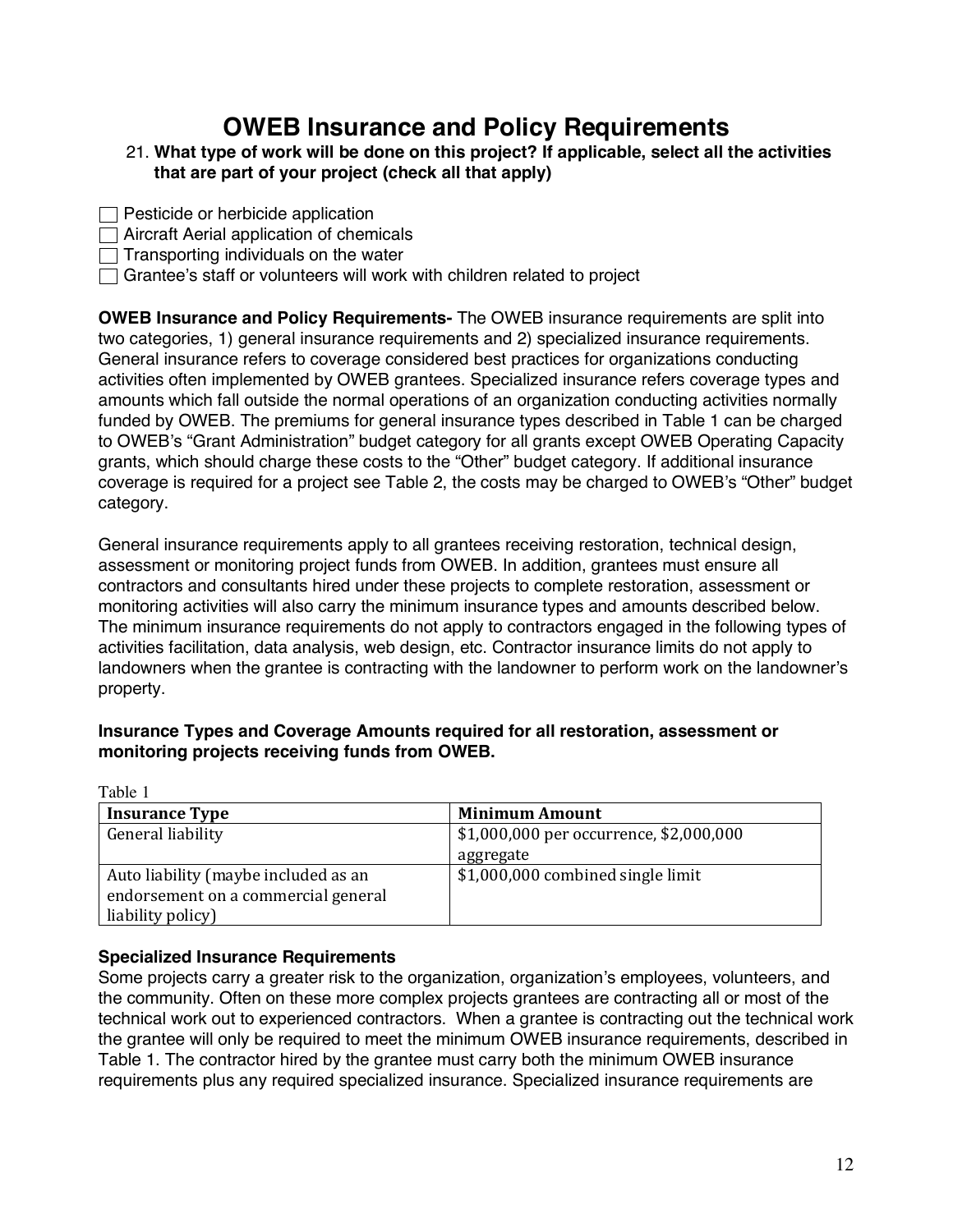described in Table 2 and the process for determining the insurance level is described below the table.

**Table 2. Insurance Types and Coverage Amounts required for grantees and/or contractors depending on the project type and who is doing the work. \***Insurance coverage that may be purchased as a stand-alone policy or included as an endorsement on a commercial general liability policy.

| <b>Insurance Type</b>                    | <b>Minimum Amount</b>        | <b>When Required</b>               |
|------------------------------------------|------------------------------|------------------------------------|
| *Pesticide or herbicide applicator       | \$250,000 per occurrence,    | All projects that involve applying |
| coverage                                 | \$500,000 aggregate          | pesticide and/or herbicides.       |
| *Abuse or Molestation Coverage           | \$100,000 per occurrence     | All projects when grantee          |
|                                          | and \$300,000 aggregate      | employees or volunteers for the    |
|                                          |                              | grantee are working with           |
|                                          |                              | children.                          |
| <i>*Transporting volunteers on water</i> | Should be explicitly called  | When the grantee transports        |
|                                          | out as covered under the     | stakeholders on the water as a     |
|                                          | commercial general liability | part of the grant.                 |
|                                          | policy.                      |                                    |
| Aircraft Aerial Application Liability    | \$1,000,000 combined single  | All projects that include aerial   |
|                                          | limit.                       | application of pesticides or       |
|                                          |                              | herbicides.                        |

Table 2

**Process** - For all grants except small and acquisition grants ODA/OWEB will create a new Insurance Exhibit in all of its grant agreements covering both insurance and policy requirements. Grantees will fill out the table and sign the Exhibit to document that the necessary types of insurance are in place.

For more insurance information visit: https://www.oregon.gov/oweb/Documents/Insurance-Requirements.pdf.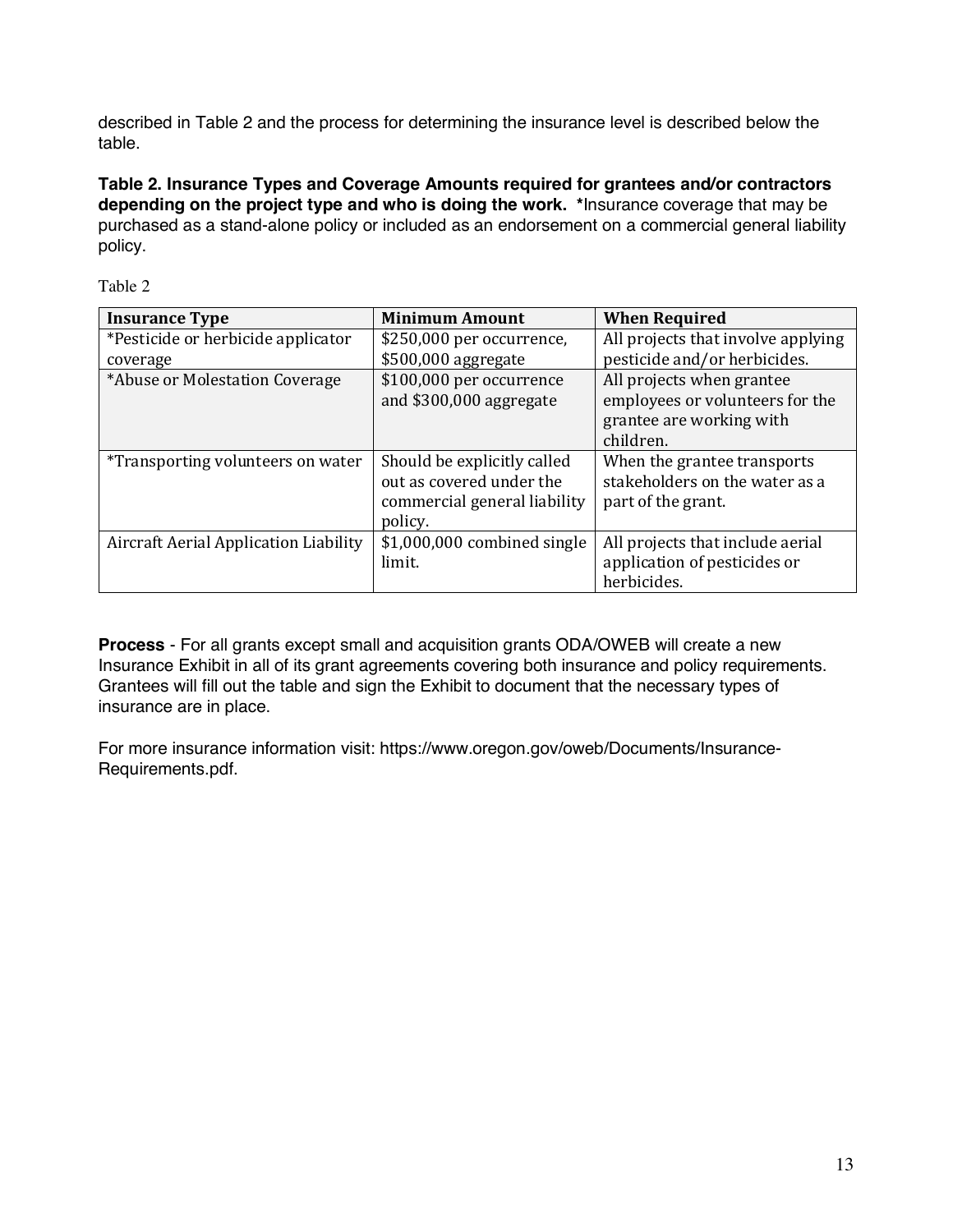## **Racial and Ethnic Impact Statement**

This form is used for informational purposes only and must be included with the grant application.

Chapter 600 of the 2013 Oregon Laws require applicants to include with each grant application a racial and ethnic impact statement. The statement provides information as to the disproportionate or unique impact the proposed policies or programs may have on minority persons in the State of Oregon if the grant is awarded to a corporation or other legal entity other than natural persons, "Minority persons" are defined in SB 463 (2013 Regular Session) as women, persons with disabilities (as defined in ORS 174.107), African-Americans, Hispanics, Asians or Pacific Islanders, American Indians and Alaskan Natives.

Please check if the proposed grant project policies or programs could have a disproportionate or unique positive impact on the minority persons. If you checked numbers 1 or 2 on the Racial and Ethnic Impact Statement, attach on a separate sheet of paper, with the rationale for the existence of policies or programs having a disproportionate or unique impact on minority persons in this state. Further provide evidence of consultation with representative(s) of the affected minority persons.

If the proposed grant project policies or programs will have no disproportionate or unique impact on minority persons, then check the appropriate box.

**Sign and certify at the bottom of the page.**

## **Project Partners**

**List agencies/organizations from which funding is anticipated for the proposed project. The Oregon State Weed Board requires 25% match for projects. If you have questions with this requirement please contact Tristen Berg, ODA Grant Program Coordinator at 503-986-4622.** 

- Show all anticipated funding sources, and indicate the dollar value for cash and in-kind contributions.
- For all funding please state within the "use of contribution" column exactly what the cash/inkind will be used for- **include a separate line for volunteers, labor, or materials**. This will help the OSWB gain a better understanding of the roles and responsibilities the partners will have with the project.
- Volunteer rates can be found at http://www.independentsector.org/volunteer\_time
- Check the appropriate box to denote if the funding status is secured or pending.
- In the Amount/Value Column, provide a total dollar amount or value for each funding source. Match should be directly related to the noxious weed project.
- **Other OWEB funding is not eligible for match toward OSWB grants.**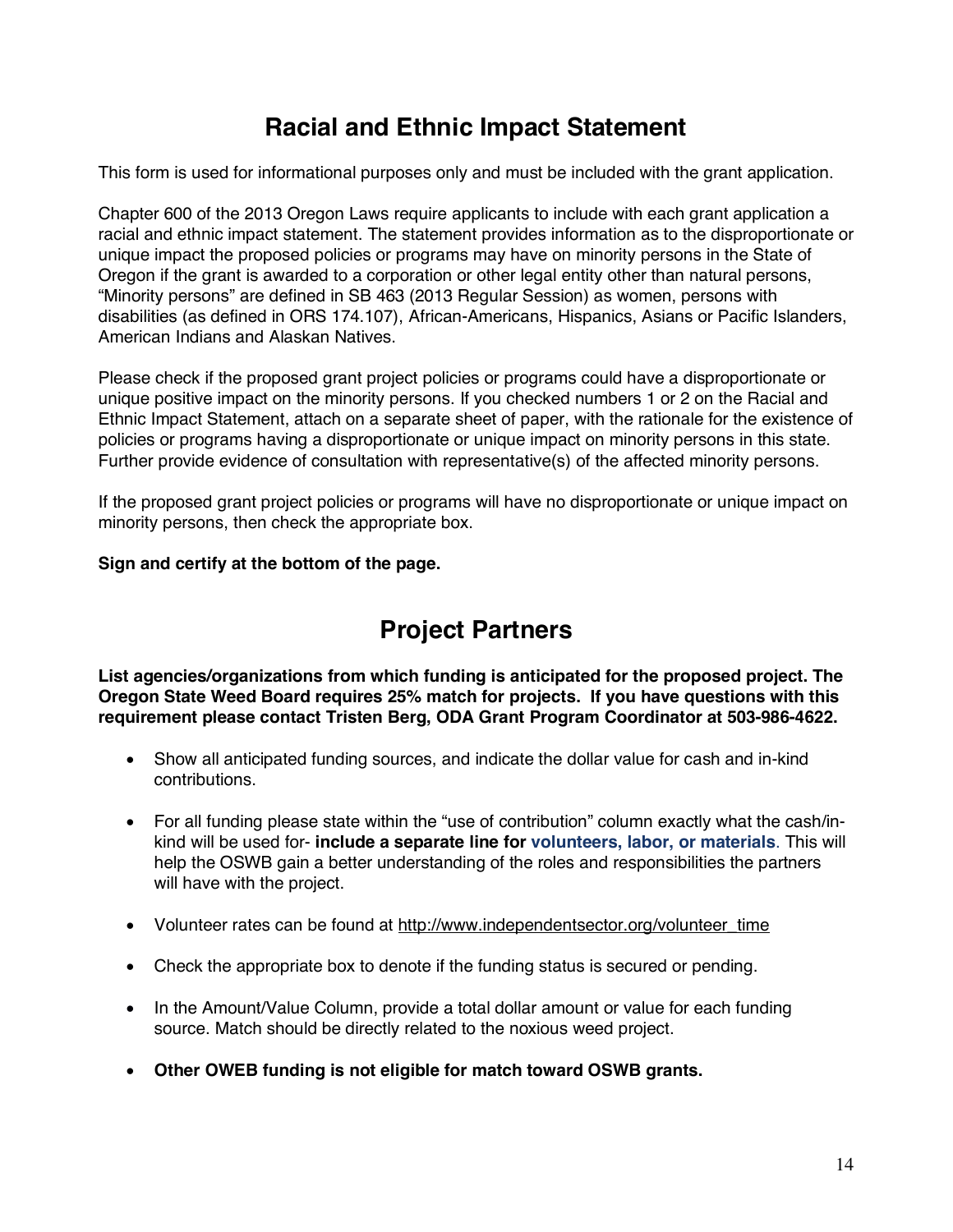# **NOTICE of Grant Award Conditions**

### **Initial each category and submit along with your completed proposal.**

If this proposal is funded, you will be required to:

- Sign a Grant Agreement containing the terms and conditions for the project implementation, release of funds, and documentation of completion.
- Payments will be made only for work started after the effective date of the grant agreement, unless special conditions have been placed by ODA/OWEB.

Before ODA/OWEB releases the Grant Agreement, you will be required to:

• Resolve all outstanding Final OWEB/ OSWB Reports from other grants.

Upon signing the Grant Agreement, you will be required to:

- Certify in the Grant Agreement that prior to starting work on private land, you have or will obtain cooperative agreements with the private landowner(s). Exhibit D of the ODA/OWEB Grant Agreement may also require you to submit copies of those agreements to ODA/OWEB prior to the release of funds.
- Agree that monitoring information resulting from projects is public domain.
- Determine what permits and licenses are required.

Before ODA/OWEB releases any payments, you will be required to:

- Document that 25% match funding has been secured.
- Submit an OWEB Metrics Form.
- Submit copies of all applicable permits and licenses from local, state, or federal agencies or governing bodies, or certify that permits and licenses are not needed.

Upon completing the project, you will be required to:

- Submit an OGMS Project Completion Report as required in the Grant Agreement, http://apps.wrd.state.or.us/apps/oweb/fiscal/default.aspx.
- Submit your Oregon Watershed Restoration Inventory report(s) electronically http://apps.wrd.state.or.us/apps/oweb/owrio/default.aspx. New weed site data will be pulled from OWRI to meet Weedmapper requirements.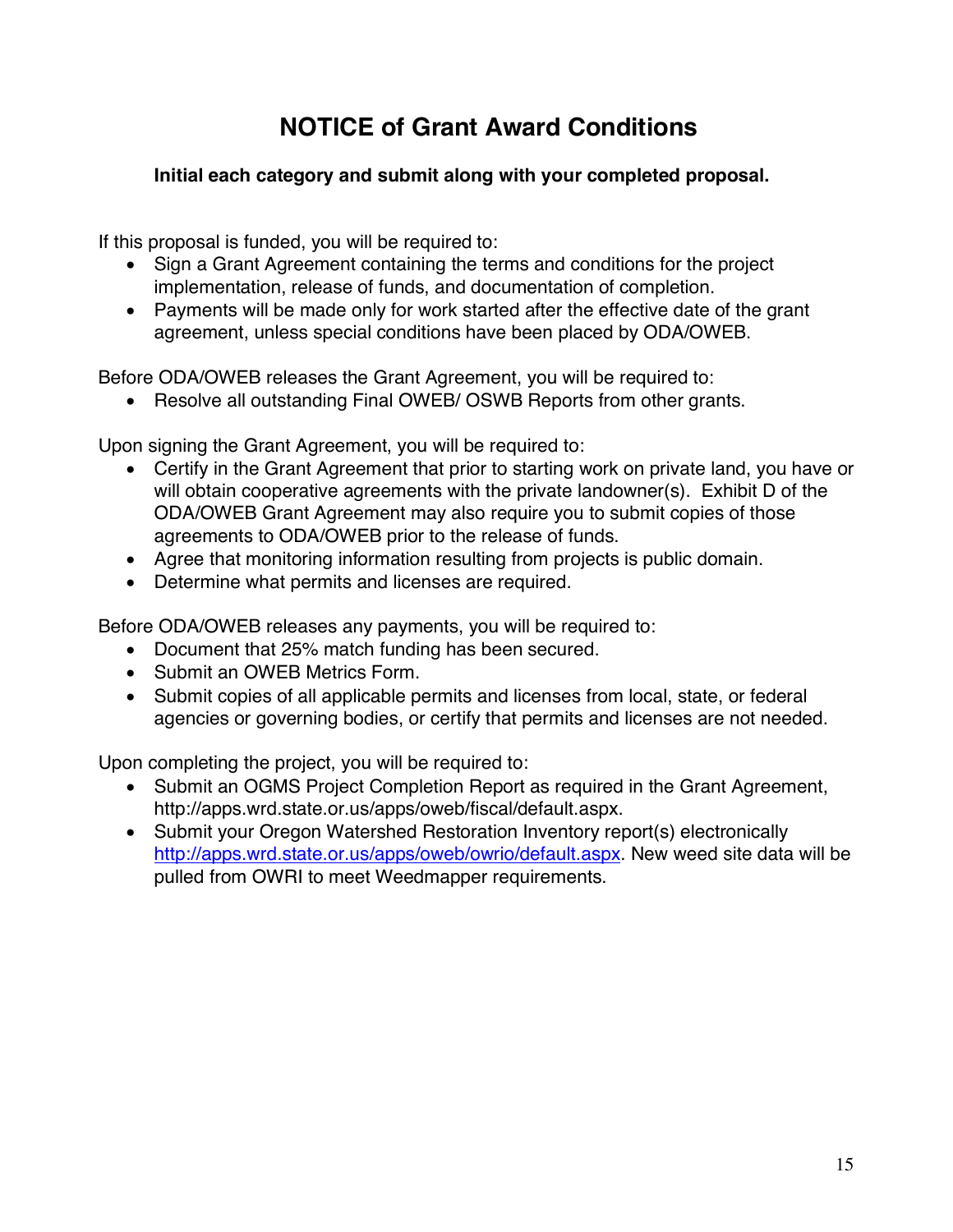# **Project Budget**

Itemize projected cost in each category:

**SALARIES, WAGES AND BENEFITS.** List position titles for in-house staff/applicant employees for whom payroll taxes are paid. Include only costs charged to this grant. Include number of hours, hourly rate and total.

**CONTRACTED SERVICES.** Labor, supplies, materials and travel to be provided by *non-staff* for project implementation. Include number of hours or acres, hourly rate and total.

**TRAVEL.** Mileage, per diem, lodging, etc. Must use current State of Oregon rates. http://www.gsa.gov/portal/category/100120

**MATERIALS and SUPPLIES.** Refers to items that are purchased by, or invoiced to the applicant and are "used up" in the course of the project. Costs must be directly related to the implementation of this grant.

**EQUIPMENT/SOFTWARE.** List portable equipment costing **\$1000** or more per unit. Must remain property of a governmental entity, tribe, watershed council, SWCD, institution of higher learning or school district.

**OTHER**. Grantee or landowner-owned equipment costs, small equipment repair, project-specific printing, and items that do not fit other categories. (Use Appendix A to help guide you in allowable rates).

**Grant administration- INDIRECT COSTS.** Not to exceed **10% of Modified Total Direct Costs**. Choose **ONE** of the indirect cost methods- 10% indirect rate requested or No reimbursement for indirect costs requested.

#### **OWEB budget guidance and budget definitions:**

https://www.oregon.gov/oweb/Documents/Budget-Categories-Definitions.pdf

#### **Budget questions contact:**

Tristen Berg, ODA at 503-986-4622 therg@oda.state.or.us, or Tara Choate, OWEB at 503-986-0184 tara.choate@oweb.state.or.us

## **Mandatory Attachments**

**Mandatory attachments**- **must be included or your application will automatically be rejected:**

- **Oregon State Weed Board Project Budget.**
- **Project Partner Form.**
- **Racial and Ethnic Statement.**
- **Maps highlighting specific area of project activities.**
- **Photos (please use the same photo points you will use on interim progress reporting and project completion reports should this project be awarded).**
- **For landowner reimbursement projects – landowner list with acreages, listed by weed species.**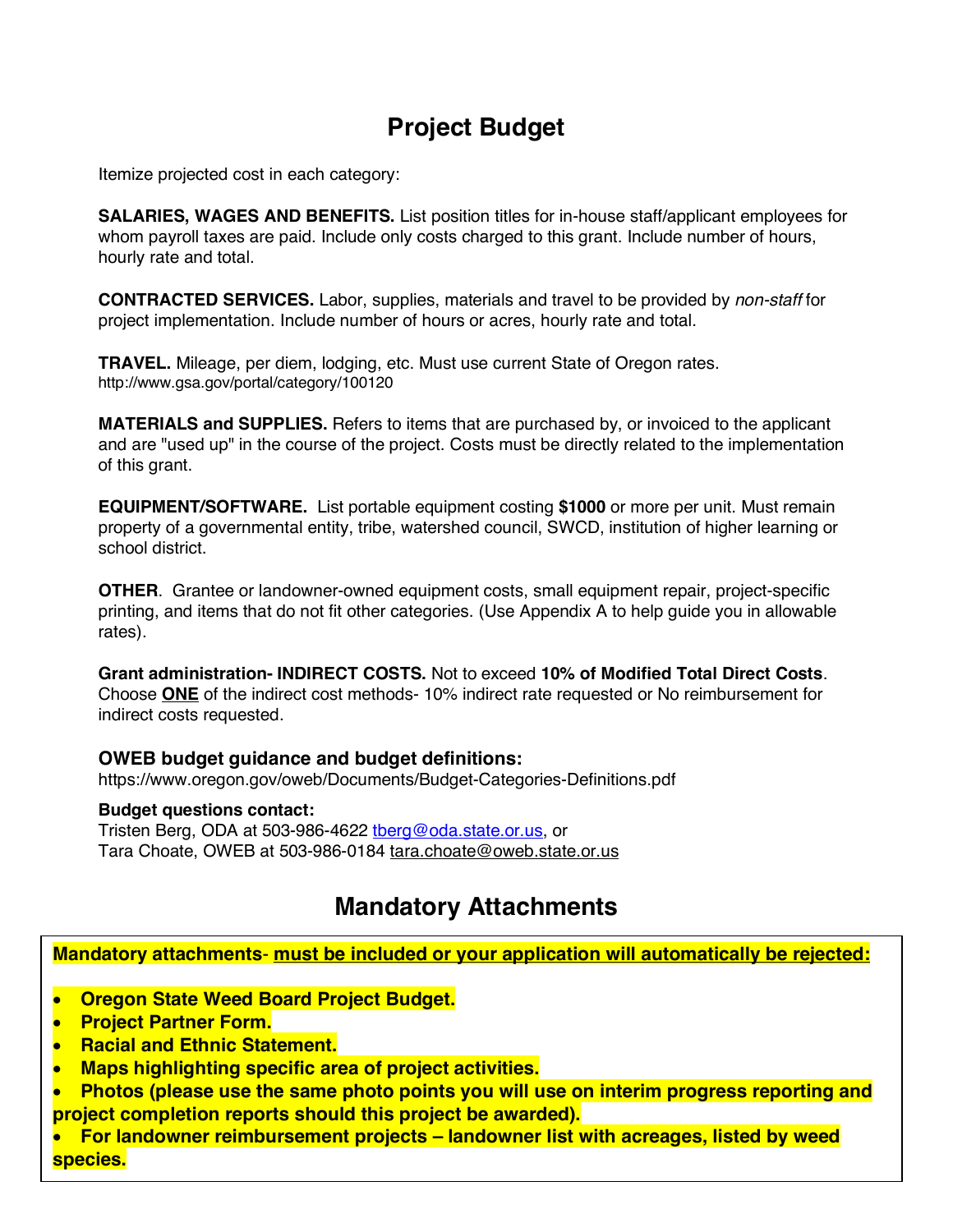# **Appendix A - Allowable Expenses Breakdown**

| <b>Equipment</b>                                                                       | Per day/ hour expense                                   |
|----------------------------------------------------------------------------------------|---------------------------------------------------------|
|                                                                                        |                                                         |
| <b>ATV</b>                                                                             | \$90 per day/ \$10 hour for up to 8-hour day*           |
| RTV, UTV                                                                               | \$110 per day/ \$10 hour for up to 8-hour day<br>$day*$ |
| Spray equipment (all types except ATV,<br>RTV, UTV – such as truck mounted spray unit) | \$25 per hour*                                          |
|                                                                                        |                                                         |
| Other expenses                                                                         | Per day/hour/mile expense                               |
|                                                                                        |                                                         |
| Overnight lodging (based on federal<br>rates)                                          | \$94 per day**                                          |
| Meal per diem (based on federal rates)                                                 | \$55 per day**                                          |
| Mileage (based on federal rates)                                                       | \$.545 per mile**                                       |
|                                                                                        |                                                         |

\* These rates are a compilation of rates provided by various sources to the Nevada State Department of Agriculture for their US Forest Service State and Private Forestry Assistance Grants and The Oregon Department of Agriculture average daily use rate of like equipment. These rates are simply a recommendation, not standard set rates by any local, state or federal entity. The rates will be used to help guide the OSWB in determining if rates supplied within a proposal are inflated.

\*\* These rates are taken directly from the Federal allowable per diem rates, the rates provided are merely the average rates for Oregon, the OSWB recognizes that some projects exist within higher cost counties additional rates for those counties can be found at: http://www.gsa.gov/portal/category/100120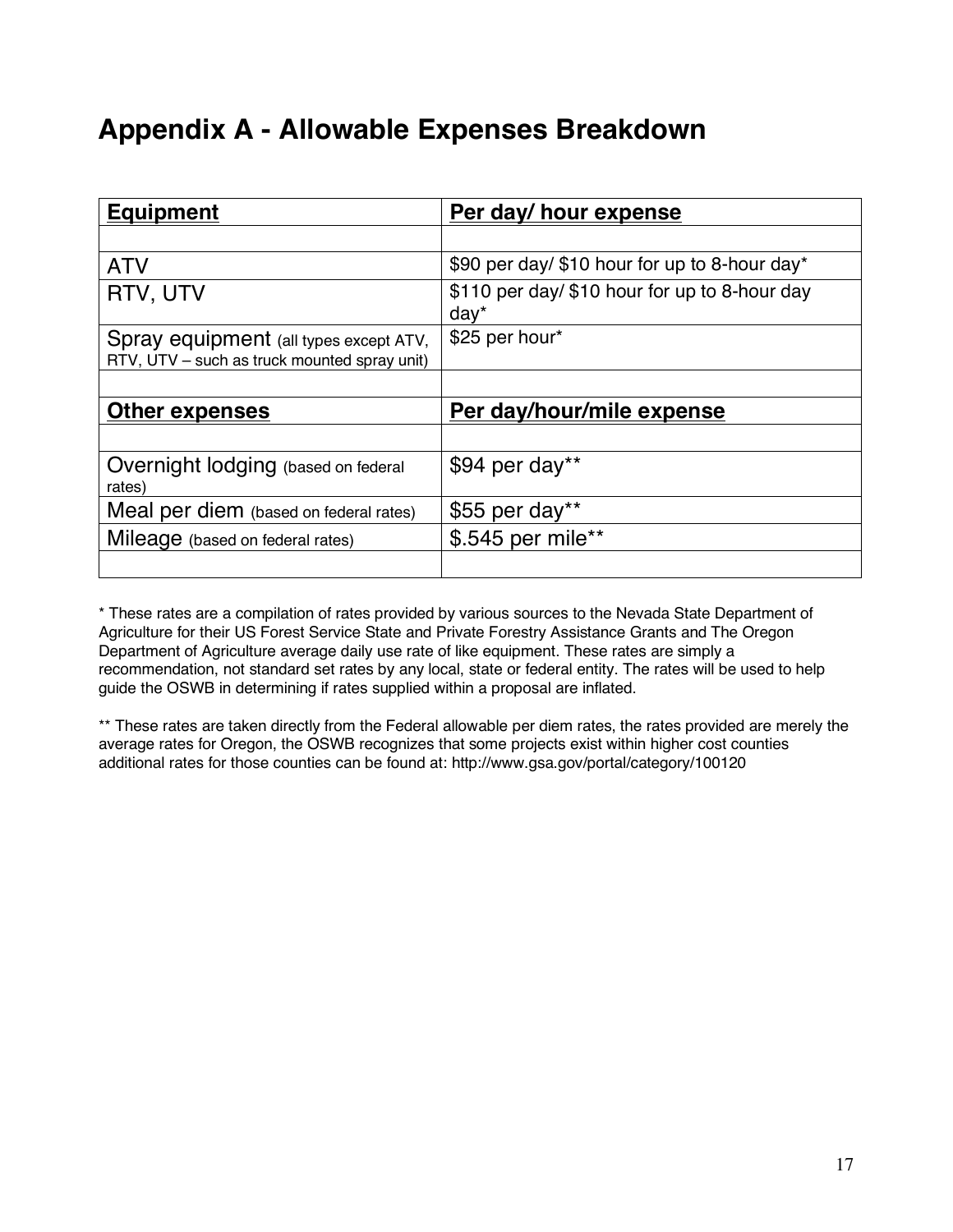# **Appendix B – Noxious Weed Control Policy and Classification System**

### DEFINITION:

"Noxious Weed" means a terrestrial, aquatic or marine plant designated by the State Weed Board under ORS 569.615 as among those representing the greatest public menace and as a top priority for action by weed control programs.

Noxious weeds have become so thoroughly established and are spreading so rapidly on private, state, county, and federally owned lands, that they have been declared by ORS 569-350 to be a menace to public welfare. Steps leading to eradication, where possible, and intensive control are necessary. It is further recognized that the responsibility for eradication and intensive control rests not only on the private landowner and operator, but also on the county, state, and federal government.

#### WEED CONTROL POLICY

Therefore, it shall be the policy of ODA to:

- 1. Assess non-native plants through risk assessment processes and make recommendations to the Oregon State Weed Board for potential listing.
- 2. Rate and classify weeds at the state level.
- 3. Prevent the establishment and spread of listed noxious weeds.
- 4. Encourage and implement the control or containment of infestations of listed noxious weed species and, if possible, eradicate them.
- 5. Develop and manage a biological weed control program.
- 6. Increase awareness of potential economic losses and other undesirable effects of existing and newly invading noxious weeds, and to act as a resource center for the dissemination of information.
- 7. Encourage and assist in the organization and operation of noxious weed control programs with government agencies and other weed management entities.
- 8. Develop partnerships with county weed control districts, universities, and other cooperators in the development of control methods.
- 9. Conduct statewide noxious weed surveys and weed control efficacy studies.

#### WEED CLASSIFICATION SYSTEM

The purpose of this Classification System is to:

- 1. Act as the ODA's official guideline for prioritizing and implementing noxious weed control projects.
- 2. Assist the ODA in the distribution of available funds through Oregon State Weed Board to assist county weed programs, cooperative weed management groups, private landowners, and other weed management entities.
- 3. Serve as a model for the private and public sectors in developing noxious weed classification systems.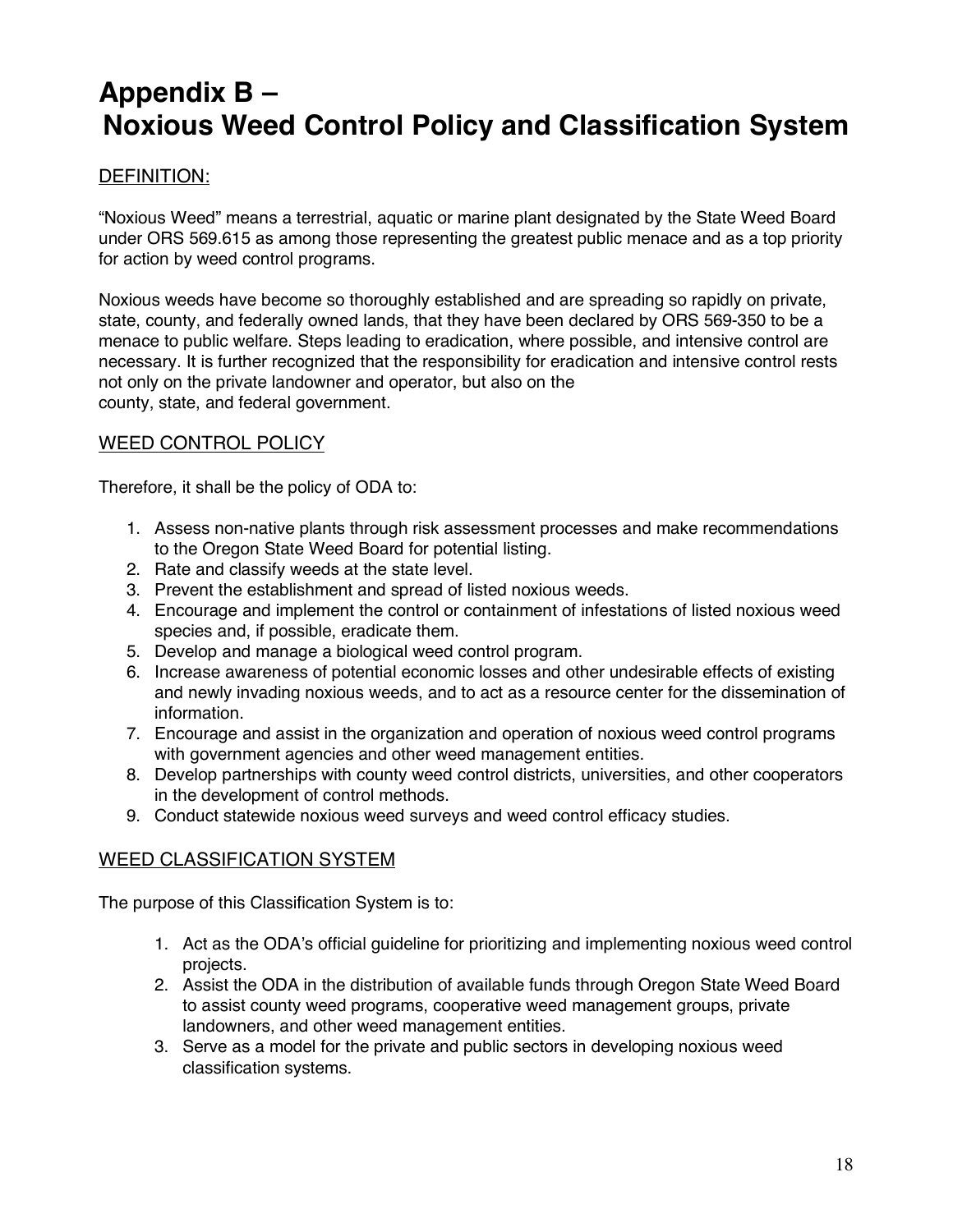### **Criteria for Determining Economic and Environmental Significance of Noxious Weeds is Based Upon:**

### DETRIMENTAL EFFECTS

- 1. A plant species that causes or has the potential to cause severe production losses or increased control costs to the agricultural and/or horticultural industries of Oregon.
- 2. A plant species that has the potential to or does endanger native flora and fauna by its encroachment into forest, range, and conservation areas.
- 3. A plant species that has the potential or does hamper the full utilization and enjoyment of recreational areas.
- 4. A plant species that is poisonous, injurious, or otherwise harmful to humans and/or animals.

### PLANT REPRODUCTION

- 1. A plant that reproduces by seed capable of being dispersed over wide areas or that is long-lived, or produced in large numbers.
- 2. A plant species that reproduces and spreads by tubers, creeping roots, stolons, rhizomes, or other natural vegetative means.

### **DISTRIBUTION**

- 1. A weed of known economic importance which occurs in Oregon in small enough infestations to make eradication/containment possible; or not known to occur, but its presence in neighboring states makes future occurrence seem imminent.
- 2. A weed of economic or ecological importance and of limited distribution in Oregon.
- 3. A weed that has not infested the full extent of its potential habitat in Oregon.

#### DIFFICULTY OF CONTROL

A plant species that is not easily controlled with current management practices such as chemical, cultural, biological, and physical methods.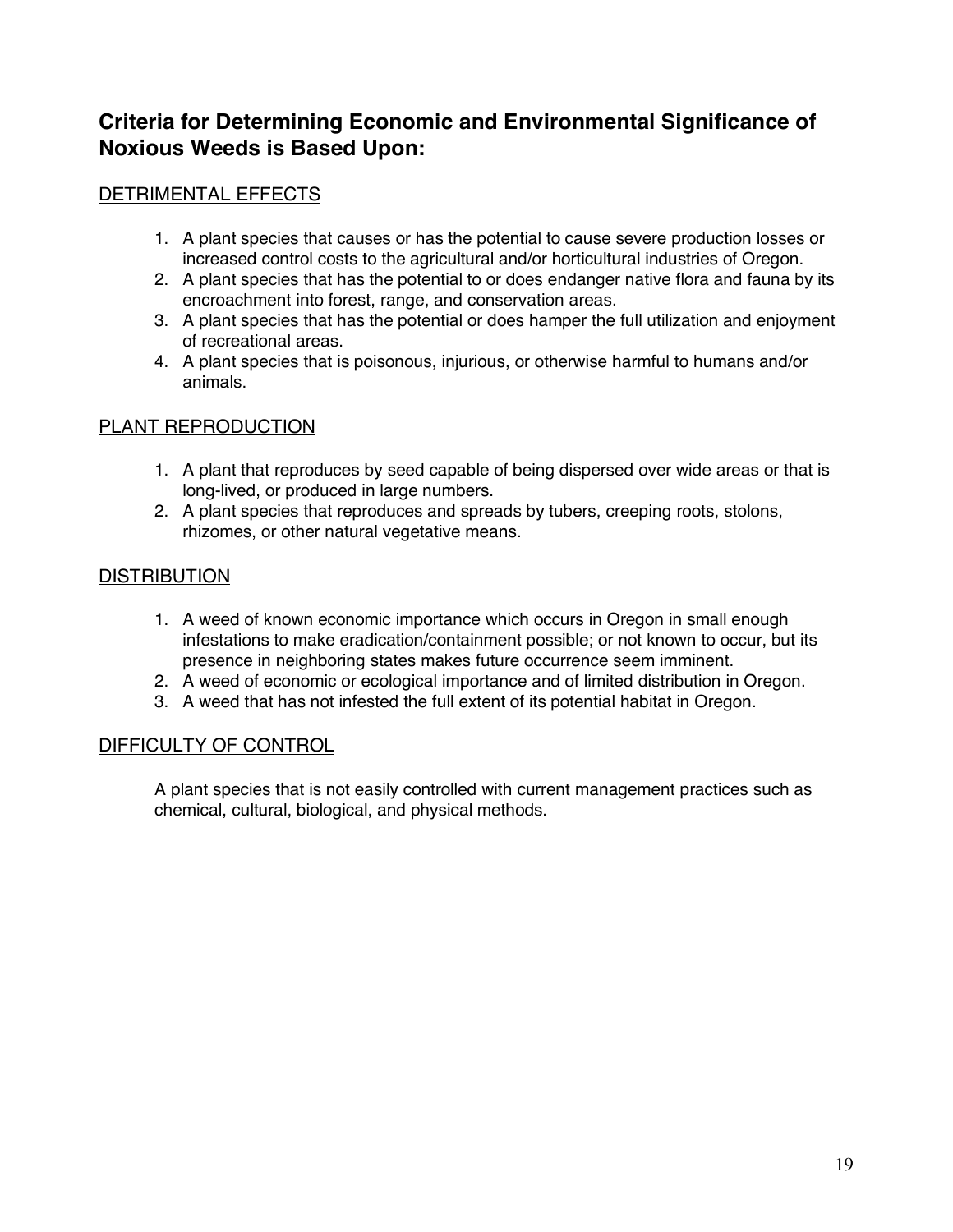### **Noxious Weed Control Classification Definitions**

Noxious weeds, for the purpose of this system, shall be listed as either A or B, and may also be designated as T, which are priority targets for control, as directed by the Oregon State Weed Board.

• **A Listed Weed** – A weed of known economic importance which occurs in the state in small enough infestations to make eradication or containment possible; or is not known to occur, but its presence in neighboring states make future occurrence in Oregon seem imminent (Table I).

**Recommended action**: Infestations are subject to eradication or intensive control when and where found.

• **B Listed Weed** – A weed of economic importance which is regionally abundant, but which may have limited distribution in some counties (Table II).

**Recommended action:** Limited to intensive control at the state, county or regional level as determined on a site specific, case-by-case basis. Where implementation of a fully integrated statewide management plan is not feasible, biological control (when available) shall be the primary control method.

• **T Listed Weed –** A designated group of weed species that are selected and will be the focus for prevention and control by the Noxious Weed Control Program. Action against these weeds will receive priority. T designated noxious weeds are determined by the Oregon State Weed Board and directs ODA to develop and implement a statewide management plan. T designated noxious weeds are species selected from either the A or B list.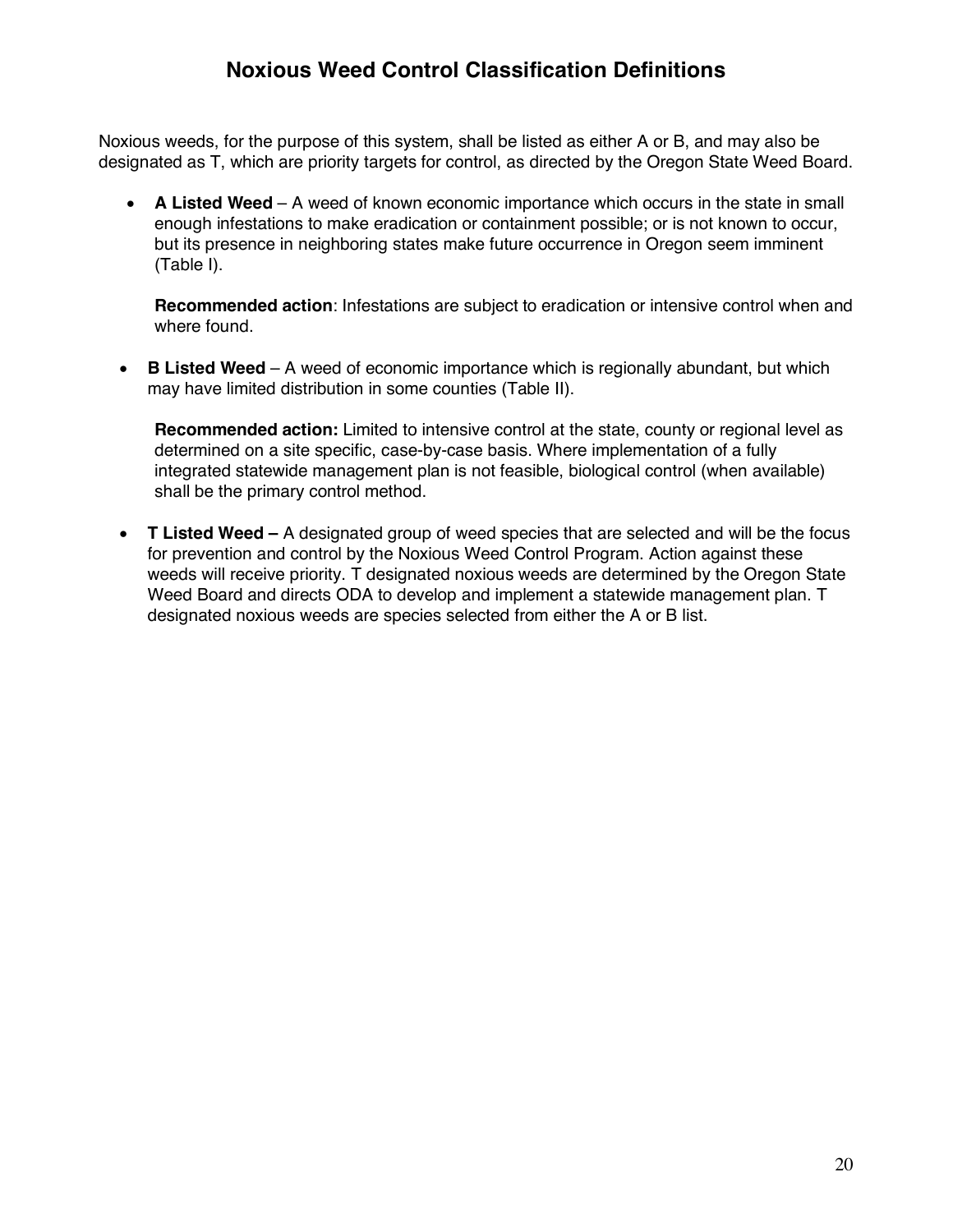| <b>Common Name</b>            | <b>Scientific Name</b>              |
|-------------------------------|-------------------------------------|
| African rue (T)               | Peganum harmala                     |
| Cape-ivy (T)                  | Delairea odorata                    |
| Camelthorn                    | Alhagi pseudalhagi                  |
| Coltsfoot                     | Tussilago farfara                   |
| Cordgrass                     |                                     |
| Common (T)                    | Spartina anglica                    |
| Dense-flowered (T)            | Spartina densiflora                 |
| Saltmeadow (T)                | Spartina patens                     |
| Smooth (T)                    | Spartina alterniflora               |
| Common frogbit                | Hydrocharis morsus-ranae            |
| Delta arrowhead               | Sagittaria platyphyla               |
| European water chestnut       | Trapa natans                        |
| Flowering rush (T)            | <b>Butomus umbellatus</b>           |
| Garden yellow loosestrife (T) | Lysimachia vulgaris                 |
| Giant hogweed (T)             | Heracleum mantegazzianum            |
| Goatgrass                     |                                     |
| Barbed (T)                    | Aegilops triuncialis                |
| Ovate                         | Aegilops ovata                      |
| Goatsrue (T)                  | Galega officinalis                  |
| Hawkweed                      |                                     |
| King-devil                    | Pilosella piloselloides (Hieracium) |
| Mouse-ear (T)                 | Pilosella pilosella (Hieracium)     |
| Orange (T)                    | Pilosella aurantiacum (Hieracium)   |
| Yellow (T)                    | Pilosella floribundum (Hieracium)   |
| Hoary alyssum (T)             | Berteroa incana                     |
| Hydrilla                      | Hydrilla verticillata               |
| Japanese dodder               | Cuscuta japonica                    |
| Kudzu (T)                     | Pueraria lobata                     |
| Matgrass (T)                  | Nardus stricta                      |
| Oblong spurge (T)             | Euphorbia oblongata                 |
| Paterson's curse (T)          | Echium plantagineum                 |
| Purple nutsedge               | Cyperus rotundus                    |
| Ravennagrass (T)              | Saccharum ravennae                  |
| Silverleaf nightshade         | Solanum elaeagnifolium              |
| West Indian spongeplant       | Limnobium laevigatum                |

Table I: A Listed Weeds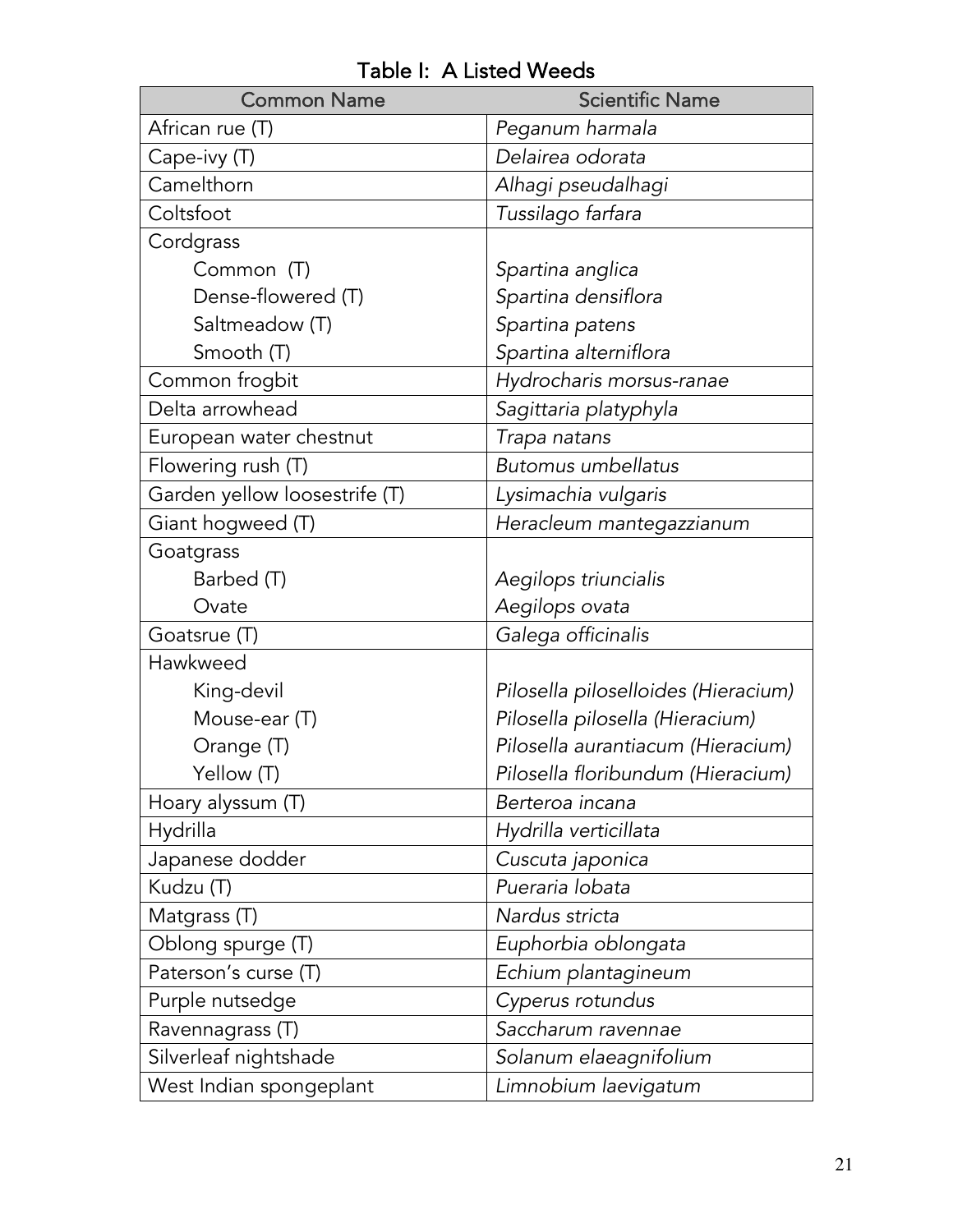(Continued) Table I: A Listed Weeds

| <b>Common Name</b>           | <b>Scientific Name</b>                         |
|------------------------------|------------------------------------------------|
| Squarrose knapweed (T)       | Centaurea virgata                              |
| Starthistle                  |                                                |
| Iberian (T)                  | Centaurea iberica                              |
| Purple (T)                   | Centaurea calcitrapa                           |
| Syrian bean-caper            | Zygophyllum fabago                             |
| Thistle                      |                                                |
| Plumeless (T)                | Carduus acanthoides                            |
| Smooth distaff               | Carthamus baeticus                             |
| Taurian (T)                  | Onopordum tauricum                             |
| Welted (Curly plumeless) (T) | Carduus crispus                                |
| Woolly distaff (T)           | Carthamus lanatus                              |
| Water soldiers               | Stratiotes aloides                             |
| White bryonia                | Bryonia alba                                   |
| Yellow floating heart (T)    | Nymphoides peltata                             |
| Yellowtuft (T)               | Alyssum murale, A. corsicum                    |
|                              | $(T)$ T Designated $M$ sed $C$ se negas<br>ורר |

(T) T Designated Weed (See page 22)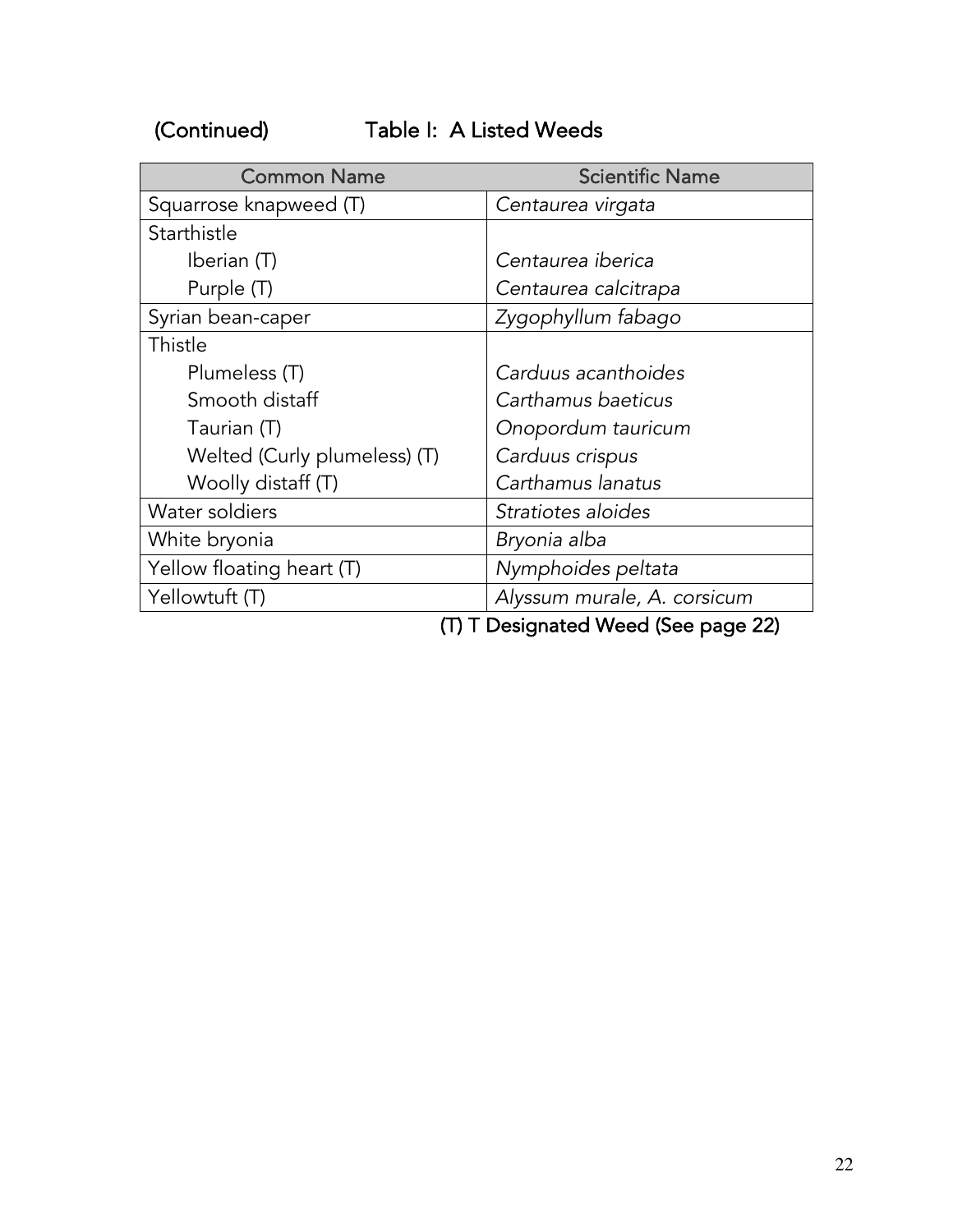| <b>Common Name</b>              | <b>Scientific Name</b>                         |
|---------------------------------|------------------------------------------------|
| Armenian (Himalayan) blackberry | Rubus armeniacus (R. procerus, R.<br>discolor) |
| Biddy-biddy                     | Acaena novae-zelandiae                         |
| <b>Broom</b>                    |                                                |
| French*                         | Genista monspessulana                          |
| Portuguese (T)                  | Cytisus striatus                               |
| Scotch*                         | Cytisus scoparius                              |
| Spanish                         | Spartium junceum                               |
| Buffalobur                      | Solanum rostratum                              |
| Butterfly bush                  | Buddleja davidii (B. variabilis)               |
| Common bugloss (T)              | Anchusa officinalis                            |
| Common crupina                  | Crupina vulgaris                               |
| Common reed                     | Phragmities australis ssp. australis           |
| Creeping yellow cress           | Rorippa sylvestris                             |
| Cutleaf teasel                  | Dipsacus laciniatus                            |
| Dodder                          | Cuscuta spp.                                   |
| Dyer's woad                     | Isatis tinctoria                               |
| lvy                             |                                                |
| Atlantic                        | Hedera hibernica                               |
| English                         | Hedera helix                                   |
| Eurasian watermilfoil           | Myriophyllum spicatum                          |
| False brome                     | Brachypodium sylvaticum                        |
| Field bindweed* (T)             | Convolvulus arvensis                           |
| Garlic mustard (T)              | Alliaria petiolata                             |
| Geranium                        |                                                |
| Herb Robert                     | Geranium robertianum                           |
| Shiny leaf geranium             | Geranium lucidum                               |
| Gorse* (T)                      | Ulex europaeus                                 |
| Halogeton                       | Halogeton glomeratus                           |
| Houndstongue                    | Cynoglossum officinale                         |
| Indigo bush                     | Amorpha fruticosa                              |
| Johnsongrass                    | Sorghum halepense                              |
| Jointed goatgrass               | Aegilops cylindrica                            |
| Jubata grass                    | Cortaderia jubata                              |
| * Targeted for biocontrol       | (T) T Designated Weed (See page 22)            |

### Table II: B Listed Weeds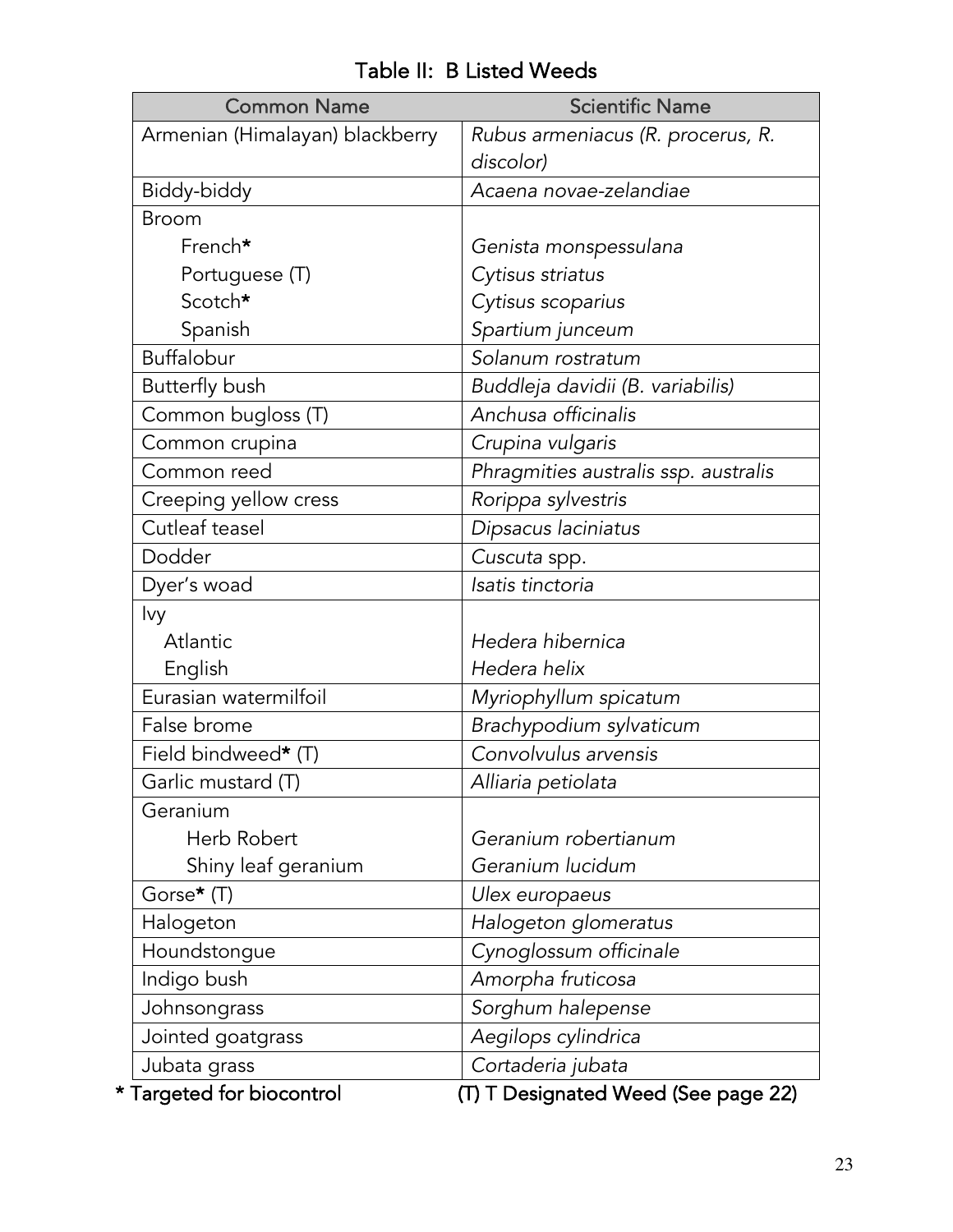| Knapweed<br>Diffuse*<br>Centaurea diffusa<br>Meadow*<br>Centaurea pratensis<br>Russian*<br>Acroptilon repens<br>Centaurea stoebe (C. maculosa)<br>Spotted* (T)<br>Knotweed<br>Giant<br>Fallopia sachalinensis (Polygonum)<br>Polygonum polystachyum<br>Himalayan<br>Fallopia japonica (Polygonum)<br>Japanese<br>Kochia<br>Kochia scoparia<br>Ranunculus ficaria<br>Lesser celandine<br>Meadow hawkweed (T)<br>Pilosella caespitosum (Hieracium)<br>Salvia aethiopis<br>Mediterranean sage<br>Taeniatherum caput-medusae<br>Medusahead rye<br>Old man's beard<br>Clematis vitalba<br>Parrot feather<br>Myriophyllum aquaticum<br>Lathyrus latifolius<br>Perennial peavine<br>Perennial pepperweed (T)<br>Lepidium latifolium<br>Adonis aestivalis<br>Pheasant's eye<br>Poison hemlock<br>Conium maculatum<br>Policeman's helmet<br>Impatiens glandulifera<br>Tribulus terrestris<br>Puncturevine*<br>Purple loosestrife*<br>Lythrum salicaria<br>Ambrosia artemisiifolia<br>Ragweed<br>Ribbongrass (T)<br>Phalaris arundinacea var. Picta<br>Rush skeletonweed* (T)<br>Chondrilla juncea<br>Saltcedar* (T)<br>Tamarix ramosissima<br>Small broomrape<br>Orabanche minor<br>South American waterweed<br>Egeria densa (Elodea)<br>Erica lusitanica<br>Spanish heath<br>Spikeweed<br>Hemizonia pungens<br>Spiny cocklebur<br>Xanthium spinosum | <b>Common Name</b> | <b>Scientific Name</b> |
|---------------------------------------------------------------------------------------------------------------------------------------------------------------------------------------------------------------------------------------------------------------------------------------------------------------------------------------------------------------------------------------------------------------------------------------------------------------------------------------------------------------------------------------------------------------------------------------------------------------------------------------------------------------------------------------------------------------------------------------------------------------------------------------------------------------------------------------------------------------------------------------------------------------------------------------------------------------------------------------------------------------------------------------------------------------------------------------------------------------------------------------------------------------------------------------------------------------------------------------------------------------------------------------------------------------------------------------------|--------------------|------------------------|
|                                                                                                                                                                                                                                                                                                                                                                                                                                                                                                                                                                                                                                                                                                                                                                                                                                                                                                                                                                                                                                                                                                                                                                                                                                                                                                                                             |                    |                        |
|                                                                                                                                                                                                                                                                                                                                                                                                                                                                                                                                                                                                                                                                                                                                                                                                                                                                                                                                                                                                                                                                                                                                                                                                                                                                                                                                             |                    |                        |
|                                                                                                                                                                                                                                                                                                                                                                                                                                                                                                                                                                                                                                                                                                                                                                                                                                                                                                                                                                                                                                                                                                                                                                                                                                                                                                                                             |                    |                        |
|                                                                                                                                                                                                                                                                                                                                                                                                                                                                                                                                                                                                                                                                                                                                                                                                                                                                                                                                                                                                                                                                                                                                                                                                                                                                                                                                             |                    |                        |
|                                                                                                                                                                                                                                                                                                                                                                                                                                                                                                                                                                                                                                                                                                                                                                                                                                                                                                                                                                                                                                                                                                                                                                                                                                                                                                                                             |                    |                        |
|                                                                                                                                                                                                                                                                                                                                                                                                                                                                                                                                                                                                                                                                                                                                                                                                                                                                                                                                                                                                                                                                                                                                                                                                                                                                                                                                             |                    |                        |
|                                                                                                                                                                                                                                                                                                                                                                                                                                                                                                                                                                                                                                                                                                                                                                                                                                                                                                                                                                                                                                                                                                                                                                                                                                                                                                                                             |                    |                        |
|                                                                                                                                                                                                                                                                                                                                                                                                                                                                                                                                                                                                                                                                                                                                                                                                                                                                                                                                                                                                                                                                                                                                                                                                                                                                                                                                             |                    |                        |
|                                                                                                                                                                                                                                                                                                                                                                                                                                                                                                                                                                                                                                                                                                                                                                                                                                                                                                                                                                                                                                                                                                                                                                                                                                                                                                                                             |                    |                        |
|                                                                                                                                                                                                                                                                                                                                                                                                                                                                                                                                                                                                                                                                                                                                                                                                                                                                                                                                                                                                                                                                                                                                                                                                                                                                                                                                             |                    |                        |
|                                                                                                                                                                                                                                                                                                                                                                                                                                                                                                                                                                                                                                                                                                                                                                                                                                                                                                                                                                                                                                                                                                                                                                                                                                                                                                                                             |                    |                        |
|                                                                                                                                                                                                                                                                                                                                                                                                                                                                                                                                                                                                                                                                                                                                                                                                                                                                                                                                                                                                                                                                                                                                                                                                                                                                                                                                             |                    |                        |
|                                                                                                                                                                                                                                                                                                                                                                                                                                                                                                                                                                                                                                                                                                                                                                                                                                                                                                                                                                                                                                                                                                                                                                                                                                                                                                                                             |                    |                        |
|                                                                                                                                                                                                                                                                                                                                                                                                                                                                                                                                                                                                                                                                                                                                                                                                                                                                                                                                                                                                                                                                                                                                                                                                                                                                                                                                             |                    |                        |
|                                                                                                                                                                                                                                                                                                                                                                                                                                                                                                                                                                                                                                                                                                                                                                                                                                                                                                                                                                                                                                                                                                                                                                                                                                                                                                                                             |                    |                        |
|                                                                                                                                                                                                                                                                                                                                                                                                                                                                                                                                                                                                                                                                                                                                                                                                                                                                                                                                                                                                                                                                                                                                                                                                                                                                                                                                             |                    |                        |
|                                                                                                                                                                                                                                                                                                                                                                                                                                                                                                                                                                                                                                                                                                                                                                                                                                                                                                                                                                                                                                                                                                                                                                                                                                                                                                                                             |                    |                        |
|                                                                                                                                                                                                                                                                                                                                                                                                                                                                                                                                                                                                                                                                                                                                                                                                                                                                                                                                                                                                                                                                                                                                                                                                                                                                                                                                             |                    |                        |
|                                                                                                                                                                                                                                                                                                                                                                                                                                                                                                                                                                                                                                                                                                                                                                                                                                                                                                                                                                                                                                                                                                                                                                                                                                                                                                                                             |                    |                        |
|                                                                                                                                                                                                                                                                                                                                                                                                                                                                                                                                                                                                                                                                                                                                                                                                                                                                                                                                                                                                                                                                                                                                                                                                                                                                                                                                             |                    |                        |
|                                                                                                                                                                                                                                                                                                                                                                                                                                                                                                                                                                                                                                                                                                                                                                                                                                                                                                                                                                                                                                                                                                                                                                                                                                                                                                                                             |                    |                        |
|                                                                                                                                                                                                                                                                                                                                                                                                                                                                                                                                                                                                                                                                                                                                                                                                                                                                                                                                                                                                                                                                                                                                                                                                                                                                                                                                             |                    |                        |
|                                                                                                                                                                                                                                                                                                                                                                                                                                                                                                                                                                                                                                                                                                                                                                                                                                                                                                                                                                                                                                                                                                                                                                                                                                                                                                                                             |                    |                        |
|                                                                                                                                                                                                                                                                                                                                                                                                                                                                                                                                                                                                                                                                                                                                                                                                                                                                                                                                                                                                                                                                                                                                                                                                                                                                                                                                             |                    |                        |
|                                                                                                                                                                                                                                                                                                                                                                                                                                                                                                                                                                                                                                                                                                                                                                                                                                                                                                                                                                                                                                                                                                                                                                                                                                                                                                                                             |                    |                        |
|                                                                                                                                                                                                                                                                                                                                                                                                                                                                                                                                                                                                                                                                                                                                                                                                                                                                                                                                                                                                                                                                                                                                                                                                                                                                                                                                             |                    |                        |
|                                                                                                                                                                                                                                                                                                                                                                                                                                                                                                                                                                                                                                                                                                                                                                                                                                                                                                                                                                                                                                                                                                                                                                                                                                                                                                                                             |                    |                        |
|                                                                                                                                                                                                                                                                                                                                                                                                                                                                                                                                                                                                                                                                                                                                                                                                                                                                                                                                                                                                                                                                                                                                                                                                                                                                                                                                             |                    |                        |
|                                                                                                                                                                                                                                                                                                                                                                                                                                                                                                                                                                                                                                                                                                                                                                                                                                                                                                                                                                                                                                                                                                                                                                                                                                                                                                                                             |                    |                        |
|                                                                                                                                                                                                                                                                                                                                                                                                                                                                                                                                                                                                                                                                                                                                                                                                                                                                                                                                                                                                                                                                                                                                                                                                                                                                                                                                             |                    |                        |
|                                                                                                                                                                                                                                                                                                                                                                                                                                                                                                                                                                                                                                                                                                                                                                                                                                                                                                                                                                                                                                                                                                                                                                                                                                                                                                                                             |                    |                        |
|                                                                                                                                                                                                                                                                                                                                                                                                                                                                                                                                                                                                                                                                                                                                                                                                                                                                                                                                                                                                                                                                                                                                                                                                                                                                                                                                             |                    |                        |
|                                                                                                                                                                                                                                                                                                                                                                                                                                                                                                                                                                                                                                                                                                                                                                                                                                                                                                                                                                                                                                                                                                                                                                                                                                                                                                                                             | Spurge laurel      | Daphne laureola        |

\* Targeted for biocontrol (T) T Designated Weed (See page 22)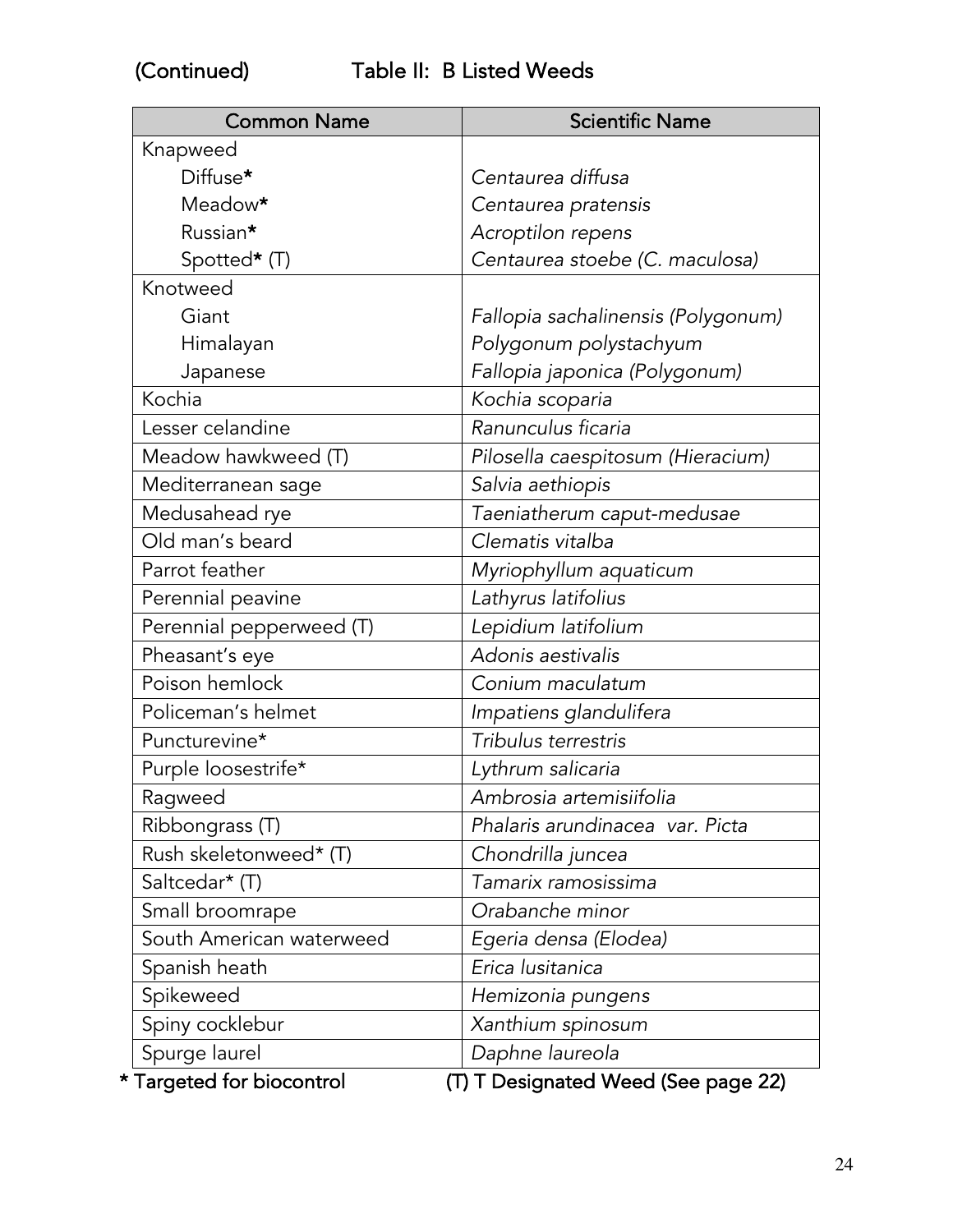| <b>Common Name</b>        | <b>Scientific Name</b>              |
|---------------------------|-------------------------------------|
| Spurge                    |                                     |
| Leafy $*$ (T)             | Euphorbia esula                     |
| Myrtle                    | Euphorbia myrsinites                |
| St. Johnswort*            | Hypericum perforatum                |
| Sulfur cinquefoil         | Potentilla recta                    |
| Swainsonpea               | Sphaerophysa salsula                |
| Tansy ragwort* (T)        | Senecio jacobaea (Jacobaea          |
|                           | vulgaris)                           |
| Thistle                   |                                     |
| Bull*                     | Cirsium vulgare                     |
| Canada*                   | Cirsium arvense                     |
| Italian                   | Carduus pycnocephalus               |
| Milk*                     | Silybum marianum                    |
| Musk*                     | Carduus nutans                      |
| Scotch                    | Onopordum acanthium                 |
| Slender-flowered*         | Carduus tenuiflorus                 |
| Toadflax                  |                                     |
| Dalmatian* (T)            | Linaria dalmatica                   |
| Yellow*                   | Linaria vulgaris                    |
| Tree of heaven            | Ailanthus altissima                 |
| Velvetleaf                | Abutilon theophrasti                |
| Primrose Willow           |                                     |
| Large-flower (T)          | Ludwigia grandiflora                |
| Water primrose (T)        | Ludwigia hexapetala                 |
| Floating (T)              | Ludwigia peploides                  |
| Whitetop                  |                                     |
| Hairy                     | Lepidium pubescens                  |
| Lens-podded               | Lepidium chalepensis                |
| Whitetop (hoary cress)    | Lepidium draba                      |
| Yellow archangel          | Lamiastrum galeobdolon              |
| Yellow flag iris          | Iris pseudacorus                    |
| Yellow nutsedge           | Cyperus esculentus                  |
| Yellow starthistle*       | Centaurea solstitialis              |
| * Targeted for biocontrol | (T) T Designated Weed (See page 22) |